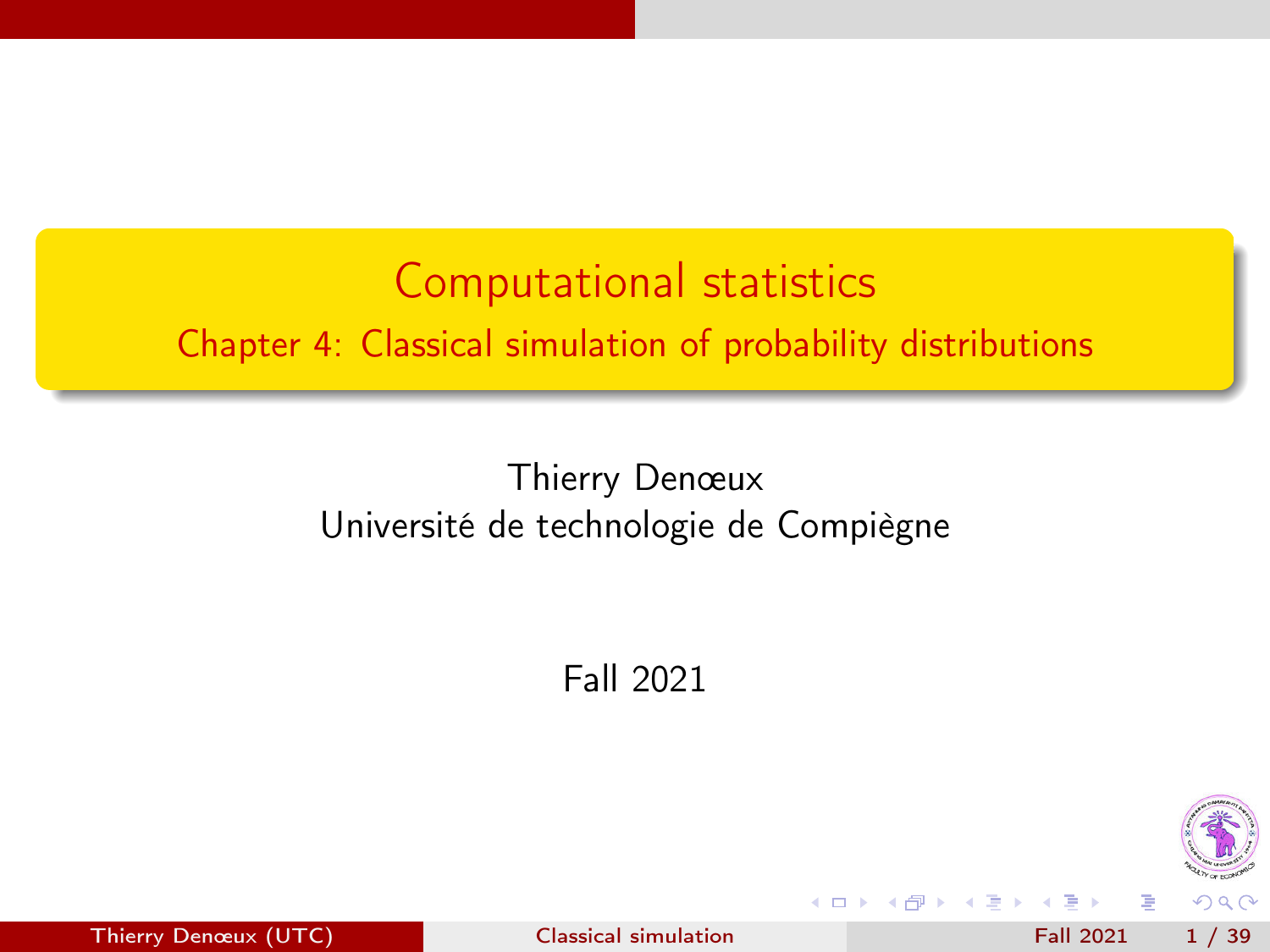### <span id="page-1-0"></span>**Overview**

### [Introduction](#page-1-0)

[Exact simulation](#page-7-0) [Generating from Standard Parametric Families](#page-8-0) [Probability integral transform](#page-12-0) [Rejection Sampling](#page-16-0)

[Sampling Importance Resampling](#page-29-0)



**◆ ロ ▶ → イ 印** 

医氯化医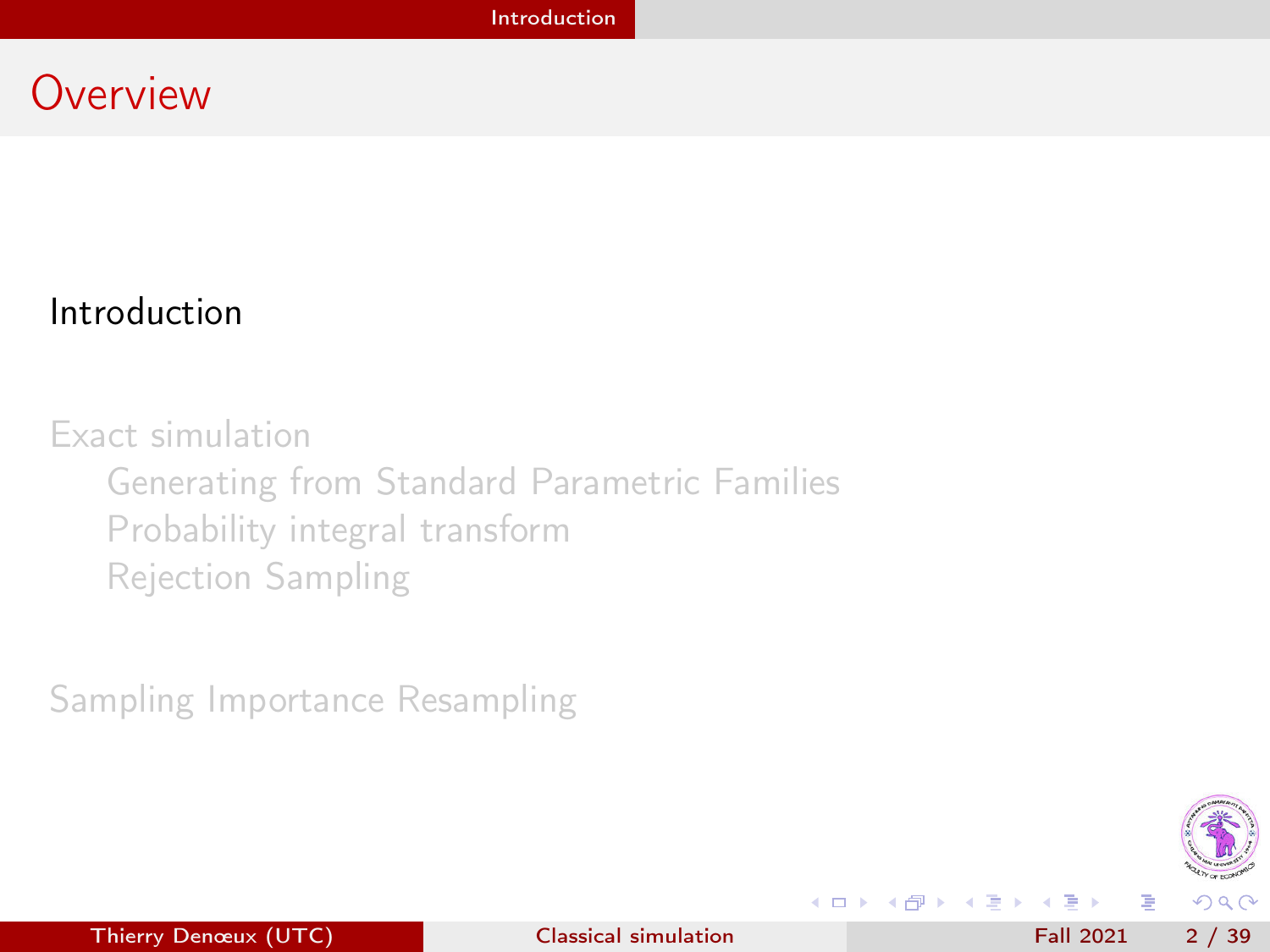### <span id="page-2-0"></span>Purpose of this chapter

- This chapter addresses the simulation of random draws  $X_1, \ldots, X_n$ from a target distribution f.
- The most frequent use of such draws is to estimate the expectation of a function of a random variable, say  $\mathbb{E}{h(X)}$ . For instance:  $\mathbb{E}\{X^k\}$ ,  $\mathbb{P}(X \in A) = \mathbb{E}\{I(X \in A)\}$ , etc.
- Example of applications:
	- E-step in the EM algorithm ("Monte-carlo EM")
	- Calculation of some likelihood functions ("simulated likelihood")
	- In Bayesian analyses, approximation of posterior moments, posterior probabilities, credible intervals, etc.

**← ロ → → イ何 →** 

- Estimation of risk, power of tests, etc.
- etc.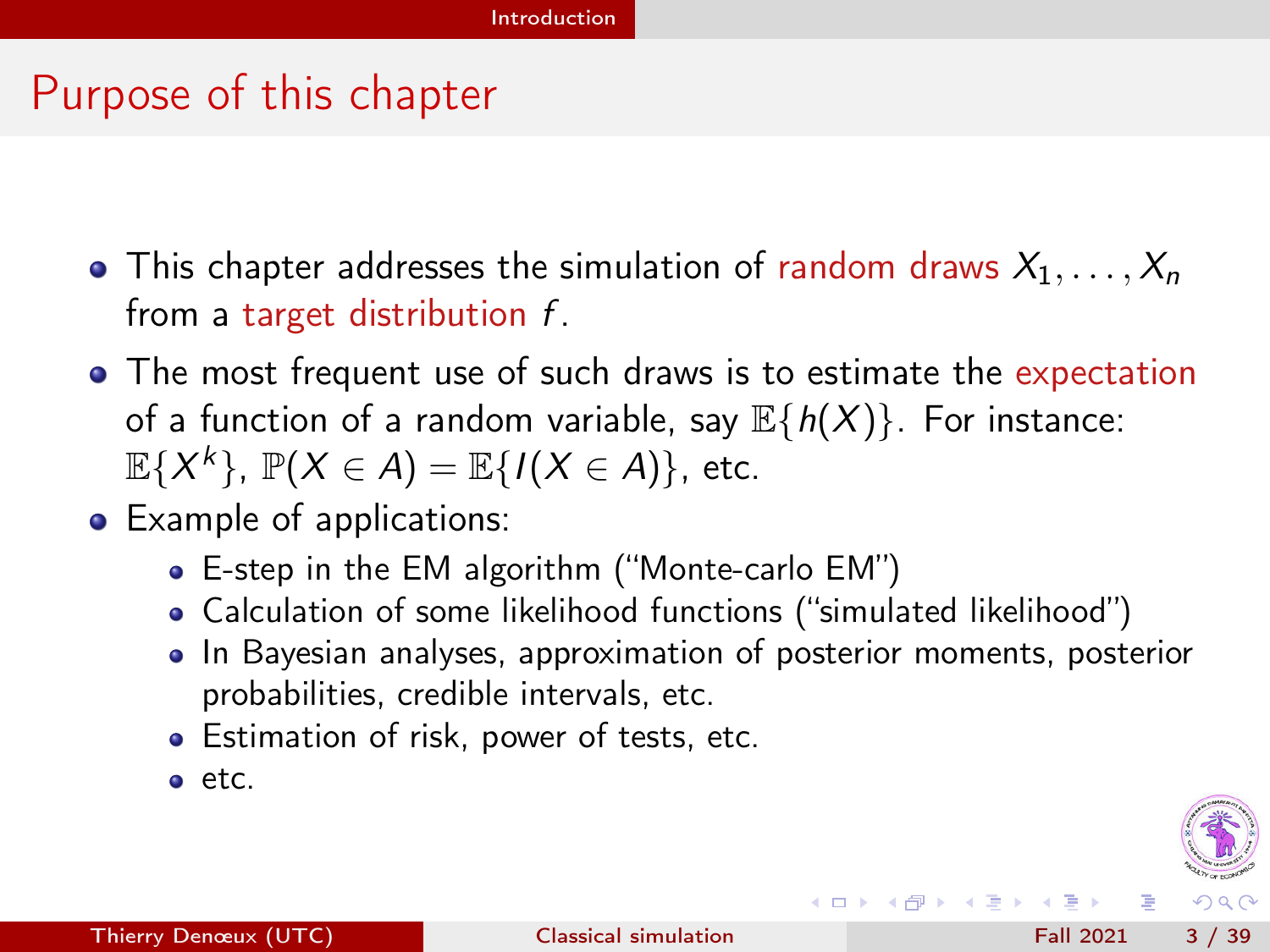### <span id="page-3-0"></span>Monte Carlo integration

- Let f denote the density of X, and  $\mu$  denote the expectation of  $h(X)$ with respect to  $f$ .
- When an i.i.d. random sample  $X_1, \ldots, X_n$  is obtained from f, we can approximate  $\mu$  by a sample average:

$$
\widehat{\mu} = \frac{1}{n} \sum_{i=1}^{n} h(X_i) \rightarrow \int h(x) f(x) dx = \mu
$$

as  $n \to \infty$ , by the strong law of large numbers.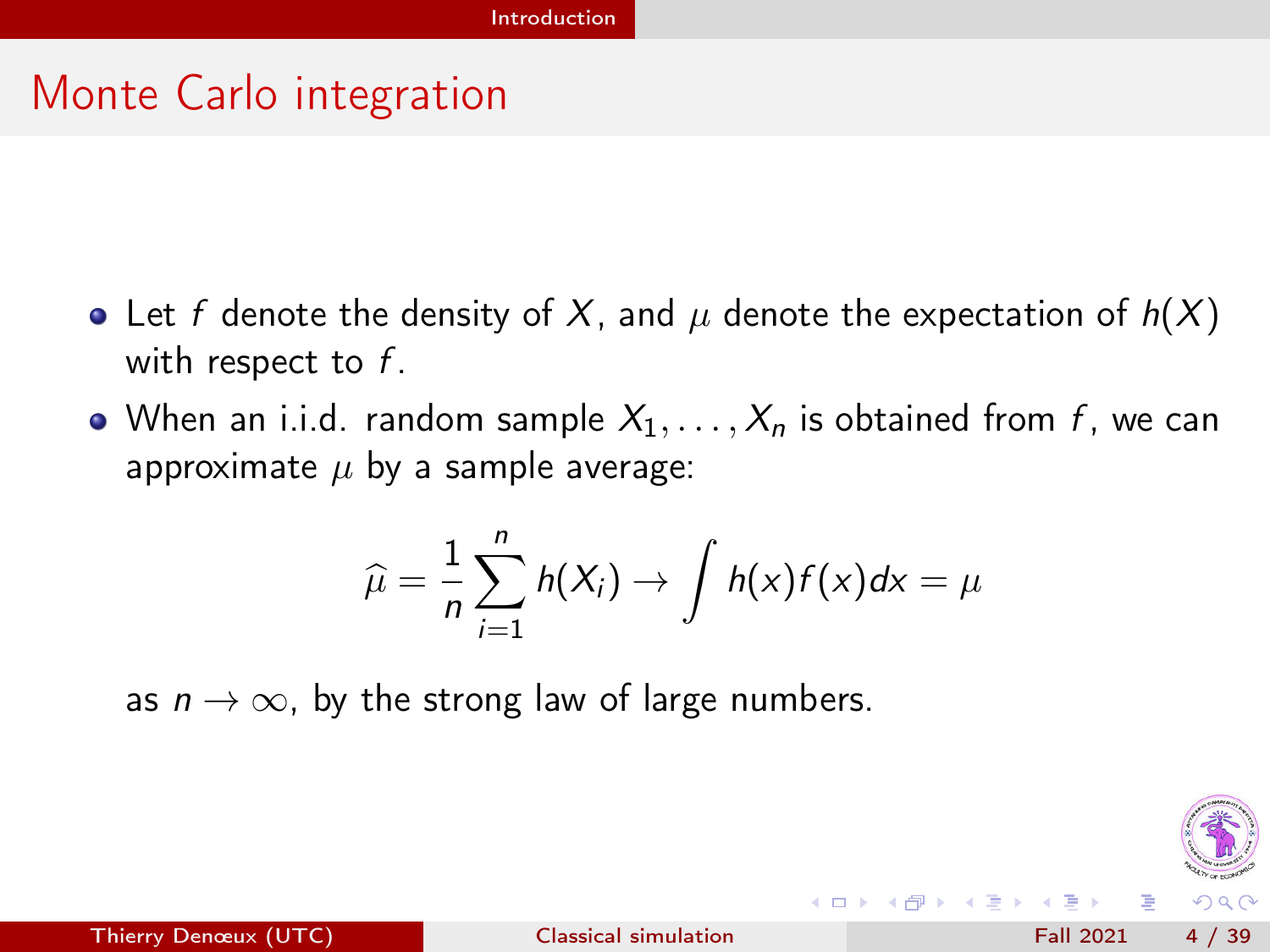### [Introduction](#page-4-0)

### <span id="page-4-0"></span>Error estimation

- Further, let  $\sigma^2 = \mathbb{E}\{(h(X) \mu)^2\}$  be the variance of  $h(X)$ , assuming that this quantity exists.
- The Monte Carlo approach can be used to estimate  $\sigma^2$  by

$$
\widehat{\sigma}^2 = \frac{1}{n-1} \sum_{i=1}^n \left[ h(X_i) - \widehat{\mu} \right]^2
$$
 (1)

**←ロト→何ト** 

- The Monte Carlo or simulation standard error (sse) of  $\hat{\mu}$  is  $\sigma/\sqrt{n}$ . It can be estimated by  $\widehat{\sigma}/\sqrt{n}$ .
- When  $\sigma^2$  exists, the central limit theorem implies that  $\hat{\mu}$  has an annoximate nermal distribution for large n so we get the follow approximate normal distribution for large  $n$ , so we get the following approximate confidence bounds for  $\mu$  with confidence level  $1 - \alpha$ :

$$
\widehat{\mu} \pm u_{1-\alpha/2} \frac{\widehat{\sigma}}{\sqrt{n}}
$$

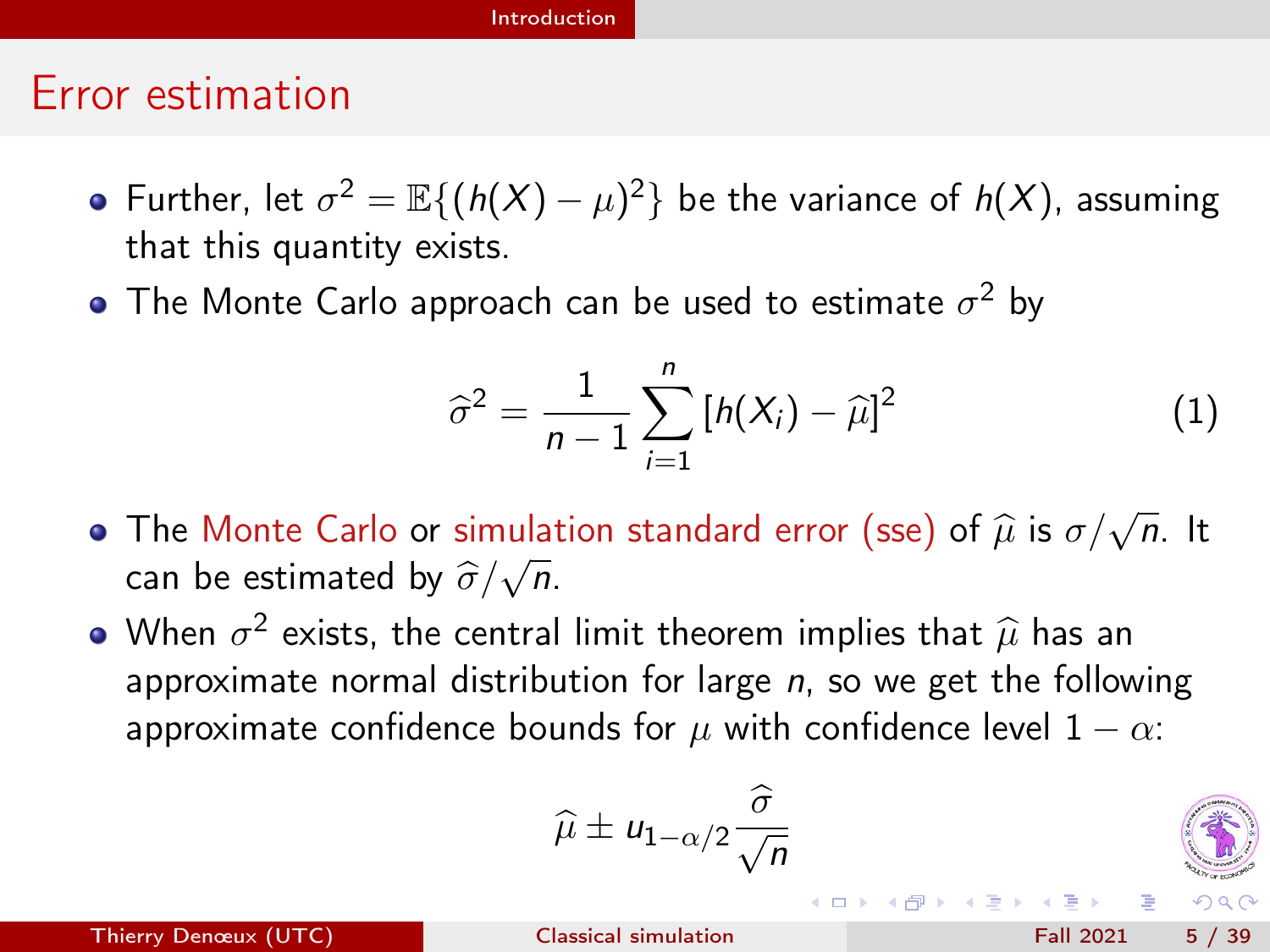### <span id="page-5-0"></span>Non standard distributions

- Problem: how to generate draws from a target distribution  $f$ ?
- When the target distribution comes from a standard parametric family, abundant software exists to easily generate random deviates.
- We focus on what should be done when the target density is not one easily sampled using the software.
- For example, nearly all Bayesian posterior distributions are not members of standard parametric families. Posteriors obtained when using conjugate priors in exponential families are exceptions.



(□ ) (f)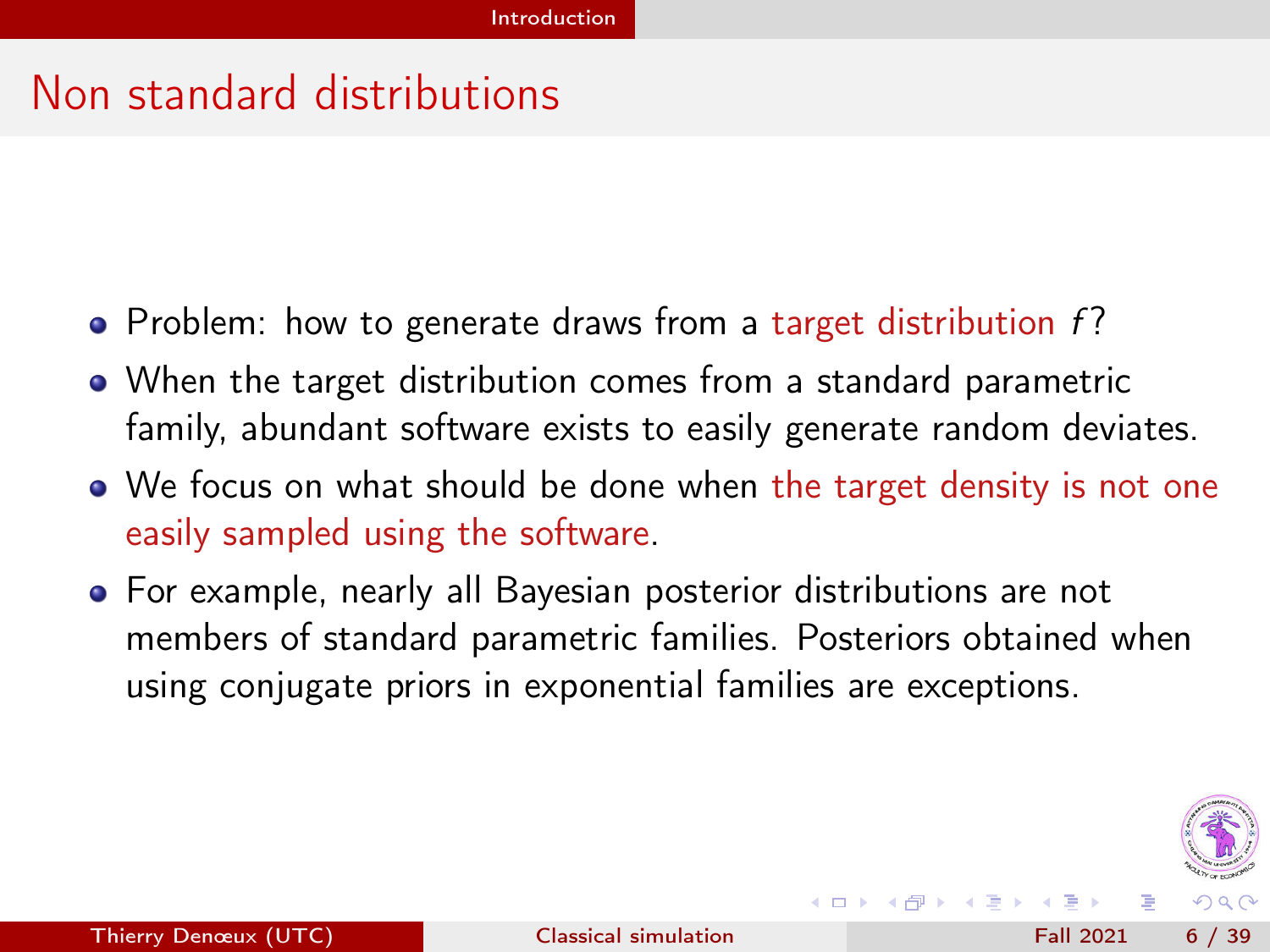### <span id="page-6-0"></span>**Difficulties**

- There can be additional difficulties beyond the absence of an obvious method to sample  $f$ . In many cases – especially in Bayesian analyses – the target density may be known only up to a multiplicative proportionality constant. In such cases, f cannot be sampled and can only be evaluated up to that constant. Fortunately, there are a variety of simulation approaches that still work in this setting.
- $\bullet$  Finally, it may be possible to evaluate f, but computationally expensive. If each computation of  $f(x)$  requires an optimization, an integration, or other time-consuming computations, we may seek simulation strategies that avoid direct evaluation of f as much as possible.
- Simulation methods can be categorized by whether they are exact or approximate.

(□ ) (母 )

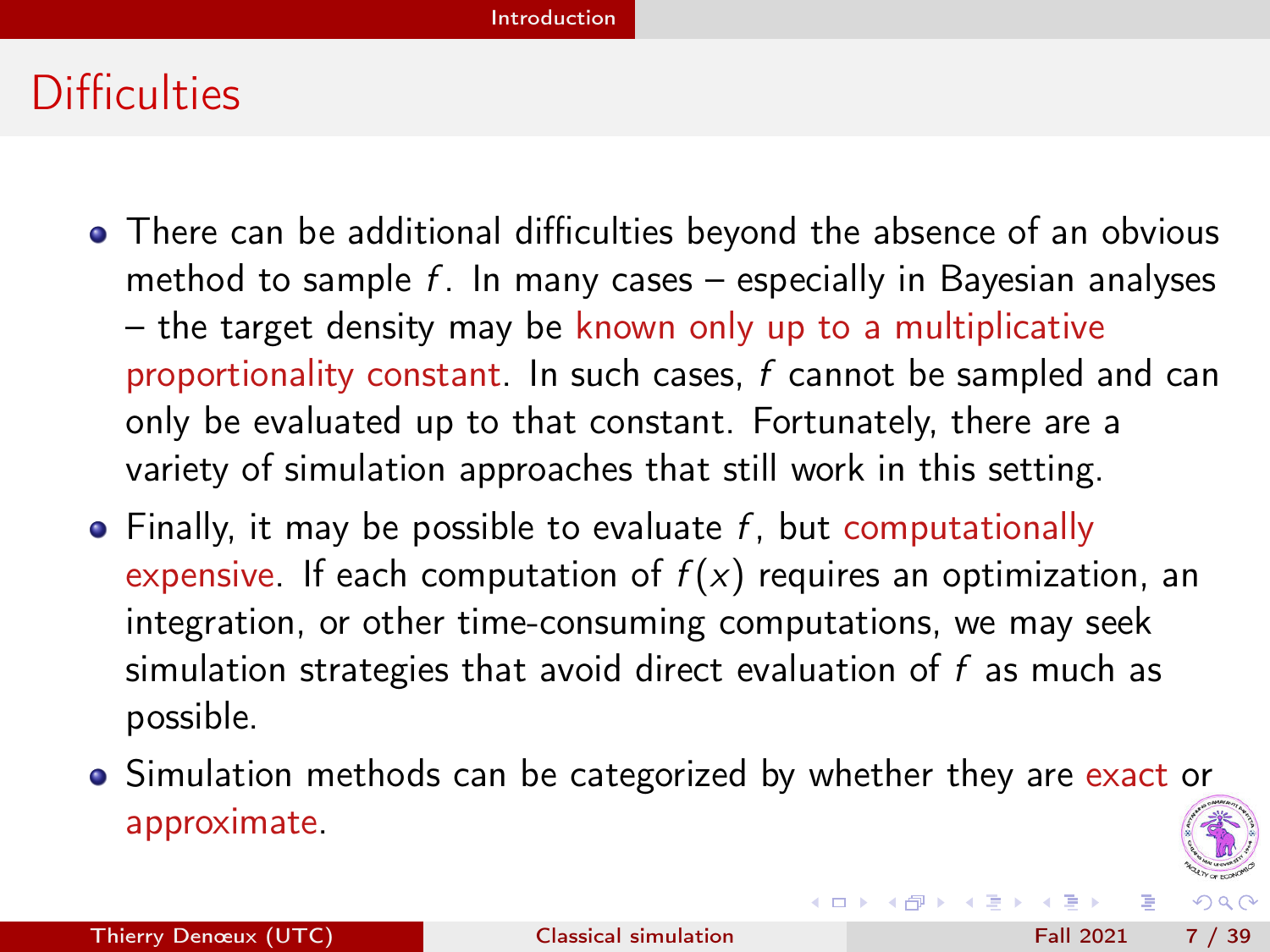### <span id="page-7-0"></span>**Overview**

[Introduction](#page-1-0)

### [Exact simulation](#page-7-0)

[Generating from Standard Parametric Families](#page-8-0) [Probability integral transform](#page-12-0) [Rejection Sampling](#page-16-0)

[Sampling Importance Resampling](#page-29-0)



э

**◆ ロ ▶ → イ 印** 

**Box** 41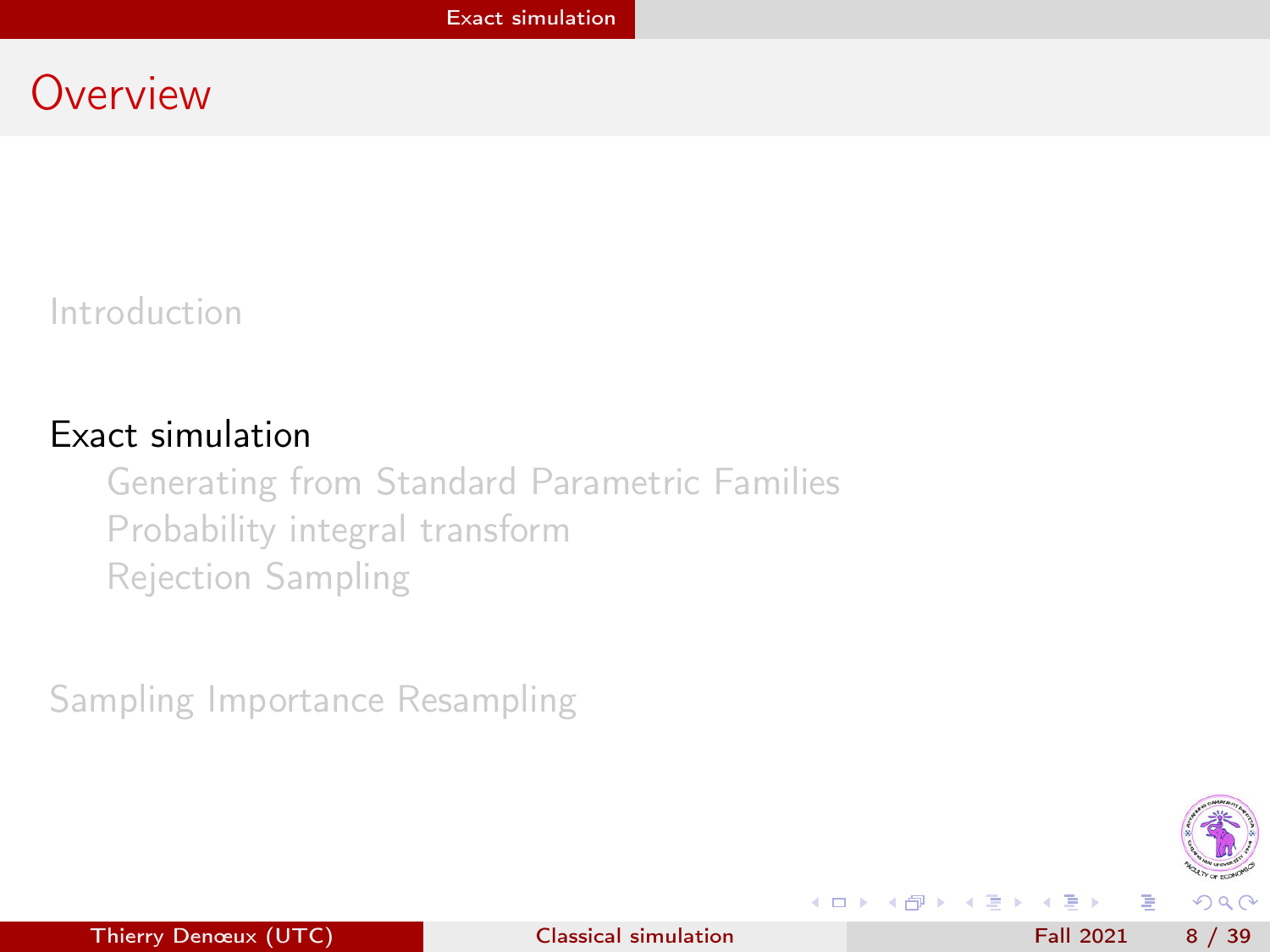### <span id="page-8-0"></span>**Overview**

[Introduction](#page-1-0)

### [Exact simulation](#page-7-0) [Generating from Standard Parametric Families](#page-8-0) [Probability integral transform](#page-12-0)

[Rejection Sampling](#page-16-0)

[Sampling Importance Resampling](#page-29-0)



**◆ ロ ▶ → イ 印** 

Box 4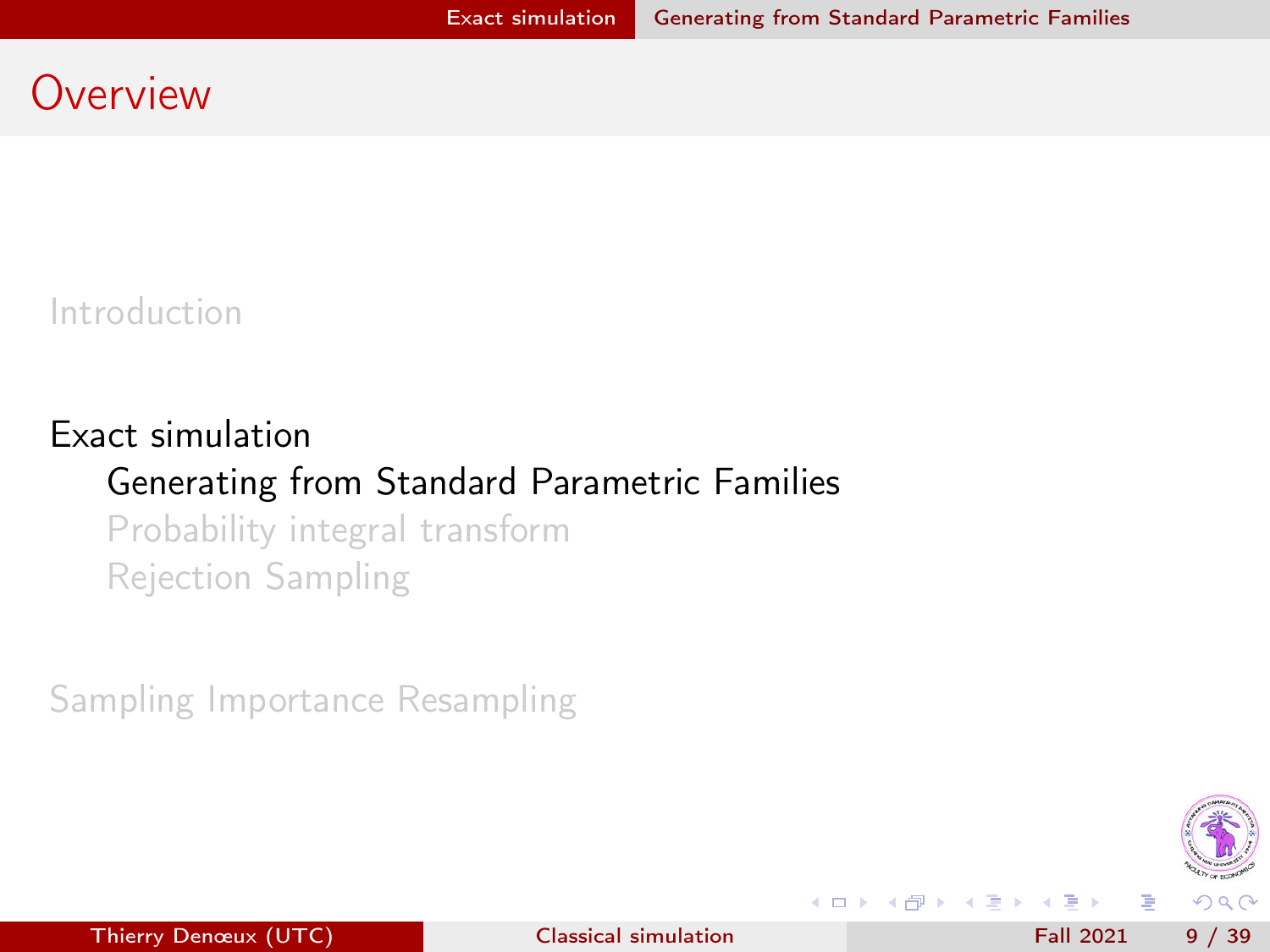### <span id="page-9-0"></span>Standard uniform distribution

- At some level, all of code for simulation relies on the generation of Pseudorandom number generators (PRNGs), which are algorithms that can automatically create long runs of numbers that are statistically indistinguishable from independent standard uniform variates.
- The series of values generated by such algorithms is generally determined by a fixed number called a seed  $X_0$ . One of the most common PRNG is the linear congruential generator, which uses the recurrence

$$
X_{n+1} = (aX_n + b) \mod m
$$

to generate numbers, where  $0 < a < m$ ,  $0 \le b < m$  and  $m > 0$  are large integers, and mod is the remainder of the integer division. The maximum number of numbers the formula can produce is the modulus, m.



**K ロ ト K 何 ト K ヨ ト K** 

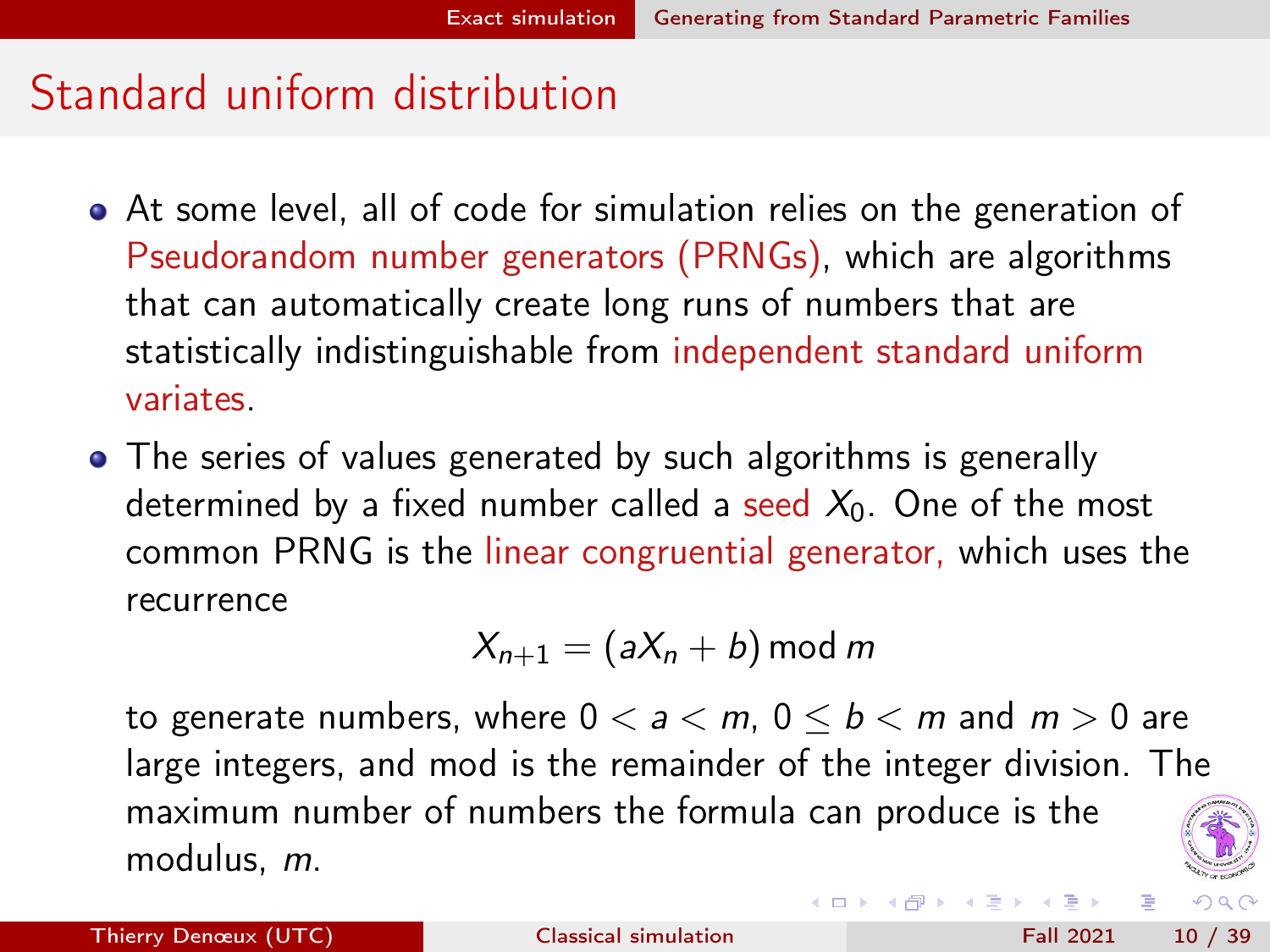### <span id="page-10-0"></span>Example in R

 $m < -2^332$ a<-1664525 b<-1013904223 N<-10000  $X < -rep(2^20, N)$ for(i in 2:N)  $X[i] < -(\frac{a*X[i-1]+b)\%}{m}$ hist(X/m)

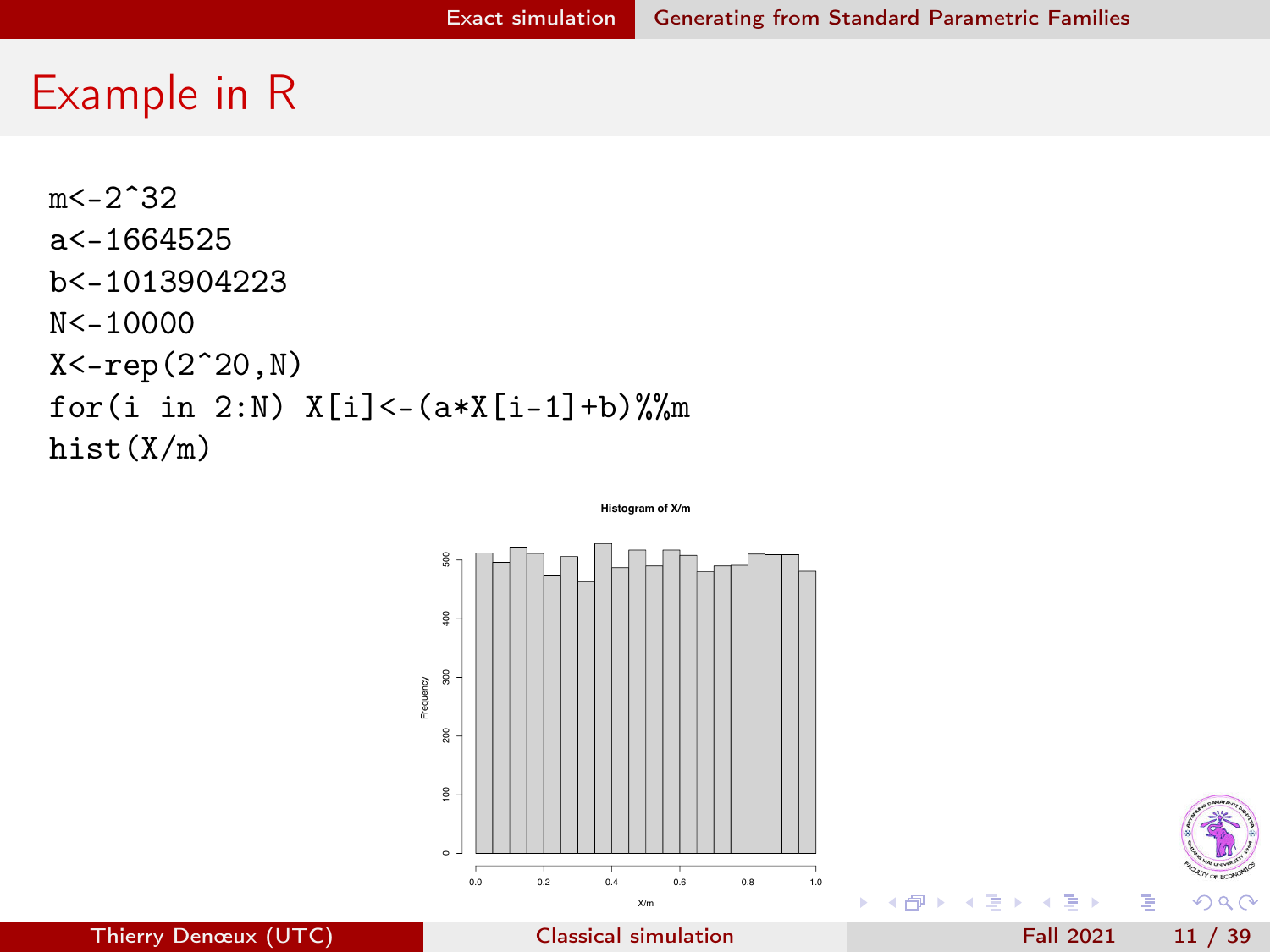### <span id="page-11-0"></span>Familiar distributions

Methods to draw from some standard parametric distributions. The methods may be special case of a general method, or may be specific to the particular parametric family (ex: Student, Chi-square, etc.)

| <b>Distribution</b>                                         | Method                                                                                                                                                                                                                                                                                      |
|-------------------------------------------------------------|---------------------------------------------------------------------------------------------------------------------------------------------------------------------------------------------------------------------------------------------------------------------------------------------|
| Uniform                                                     | See [195, 227, 383, 538, 539, 557]. For $X \sim \text{Unif}(a, b)$ ; draw $U \sim \text{Unif}(0, 1)$ ; then let $X = a + (b - a)U$ .                                                                                                                                                        |
| Normal $(\mu, \sigma^2)$ and<br>Lognormal $(\mu, \sigma^2)$ | Draw $U_1, U_2 \sim$ i.i.d. Unif(0, 1); then $X_1 = \mu + \sigma \sqrt{-2 \log U_1 \cos(2\pi U_2)}$ and $X_2 = \mu + \sigma \sqrt{-2 \log U_1 \sin(2\pi U_2)}$ are<br>independent $N(\mu, \sigma^2)$ . If $X \sim N(\mu, \sigma^2)$ then $\exp\{X\} \sim \text{Lognormal}(\mu, \sigma^2)$ . |
| Multivariate $N(\mu, \Sigma)$                               | Generate standard multivariate normal vector, Y, coordinatewise; then $X = \Sigma^{-1/2}Y + \mu$ .                                                                                                                                                                                          |
| Cauchy $(\alpha, \beta)$                                    | Draw $U \sim \text{Unif}(0, 1)$ ; then $X = \alpha + \beta \tan{\pi(U - \frac{1}{2})}$ .                                                                                                                                                                                                    |
| Exponential( $\lambda$ )                                    | Draw $U \sim$ Unif(0, 1); then $X = -(\log U)/\lambda$ .                                                                                                                                                                                                                                    |
| Poisson( $\lambda$ )                                        | Draw $U_1, U_2, \ldots \sim 1.1.$ d. Unif $(0, 1)$ ; then $X = j - 1$ , where j is the lowest index for which $\prod_{i=1}^{j} U_i < e^{-\lambda}$ .                                                                                                                                        |
| $Gamma(r, \lambda)$                                         | See Example 6.1, references, or for integer r, $X = -(1/\lambda) \sum_{i=1}^{r} \log U_i$ for $U_1, \ldots, U_r \sim$ i.i.d. Unif(0, 1).                                                                                                                                                    |
| Chi-square $(df = k)$                                       | Draw $Y_1, , Y_k \sim 1.1$ d. $N(0, 1)$ , then $X = \sum_{i=1}^k Y_i^2$ ; or draw $X \sim \text{Gamma}(k/2, \frac{1}{2})$ .                                                                                                                                                                 |
| Student's $t$ (df = k) and $F_{k,m}$<br>distribution        | Draw $Y \sim N(0, 1)$ , $Z \sim \chi^2$ , $W \sim \chi^2$ , independently, then $X = Y/\sqrt{Z/k}$ has the t distribution and $F = (Z/k)/(W/m)$ has the<br>F distribution.                                                                                                                  |
| Beta(a, b)                                                  | Draw $Y \sim$ Gamma(a, 1) and $Z \sim$ Gamma(b, 1) independently; then $X = Y/(Y + Z)$ .                                                                                                                                                                                                    |
| Bernoulli $(p)$ and<br>Binomial $(n, p)$                    | Draw $U \sim \text{Unif}(0, 1)$ ; then $X = 1_{\{U < p\}}$ is Bernoulli(p). The sum of n independent Bernoulli(p) draws has a Binomial(n, p)<br>distribution.                                                                                                                               |
| Negative Binomial $(r, p)$                                  | Draw $U_1, \ldots, U_r \sim 1.1$ .d. Unif(0, 1); then $X = \sum_{i=1}^r \lfloor (\log U_i)/\log(1-p) \rfloor$ , and $\lfloor \cdot \rfloor$ means greatest integer.                                                                                                                         |
| Multinomial $(1, (p_1, \ldots, p_k))$                       | Partition [0, 1] into k segments so the <i>i</i> th segment has length $p_i$ . Draw $U \sim \text{Unif}(0, 1)$ ; then let X equal the index of the segment<br>into which U falls. Tally such draws for Multinomial(n, $(p_1, \ldots, p_k)$ ).                                               |
| $Dirichlet(\alpha_1, \ldots, \alpha_k)$                     | Draw independent $Y_i \sim \text{Gamma}(\alpha_i, 1)$ for $i = 1, , k$ ; then $\mathbf{X}^{\text{T}} = \left(Y_1 / \sum_{i=1}^k Y_i, , Y_k / \sum_{i=1}^k Y_i\right)$ .                                                                                                                     |

Thierry Denœux (UTC) [Classical simulation](#page-0-0) Fall 2021 12 / 39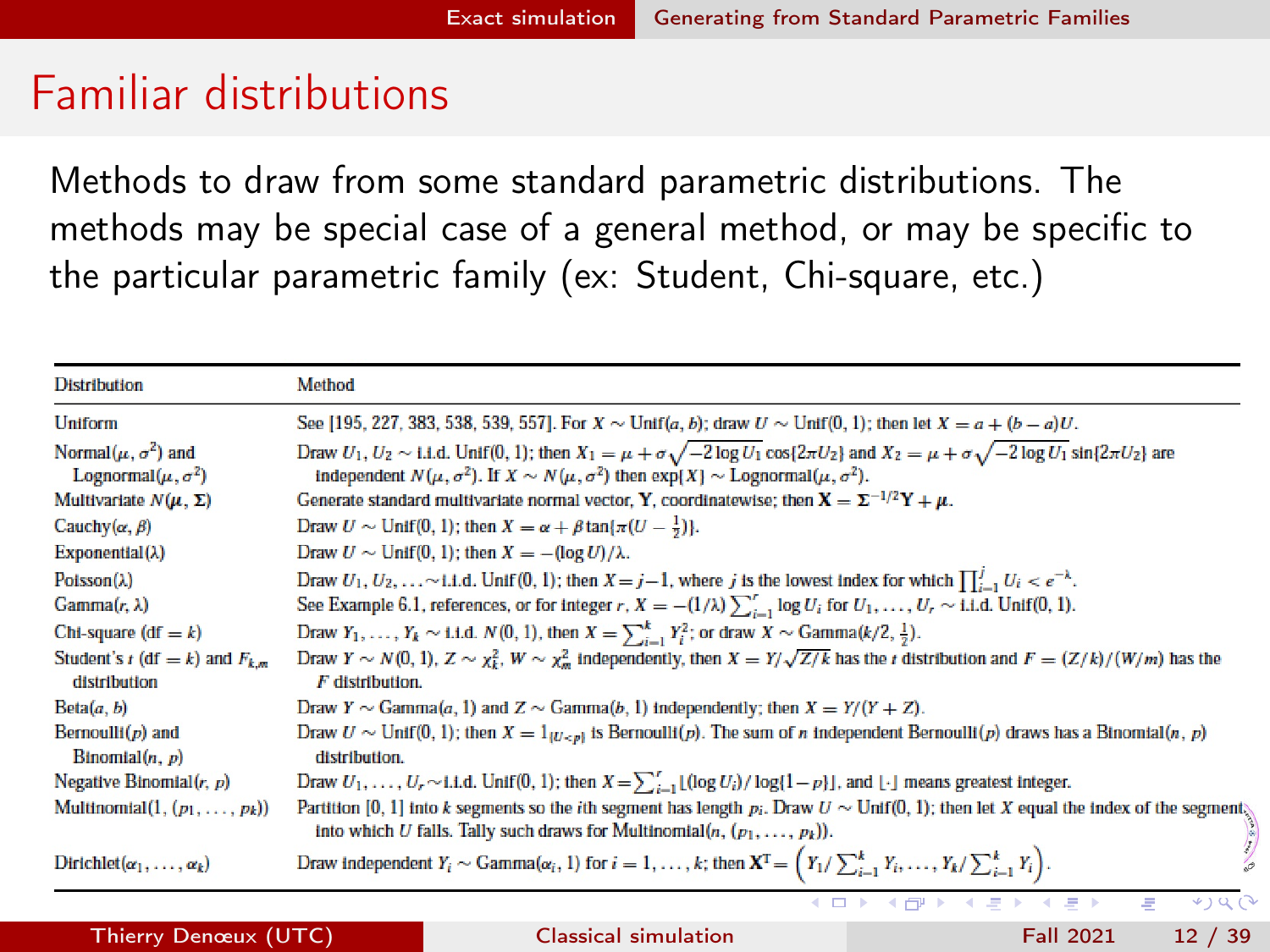### <span id="page-12-0"></span>**Overview**

[Introduction](#page-1-0)

### [Exact simulation](#page-7-0) [Generating from Standard Parametric Families](#page-8-0) [Probability integral transform](#page-12-0) [Rejection Sampling](#page-16-0)

[Sampling Importance Resampling](#page-29-0)





**◆ ロ ▶ → イ 印** 

э

医下环医下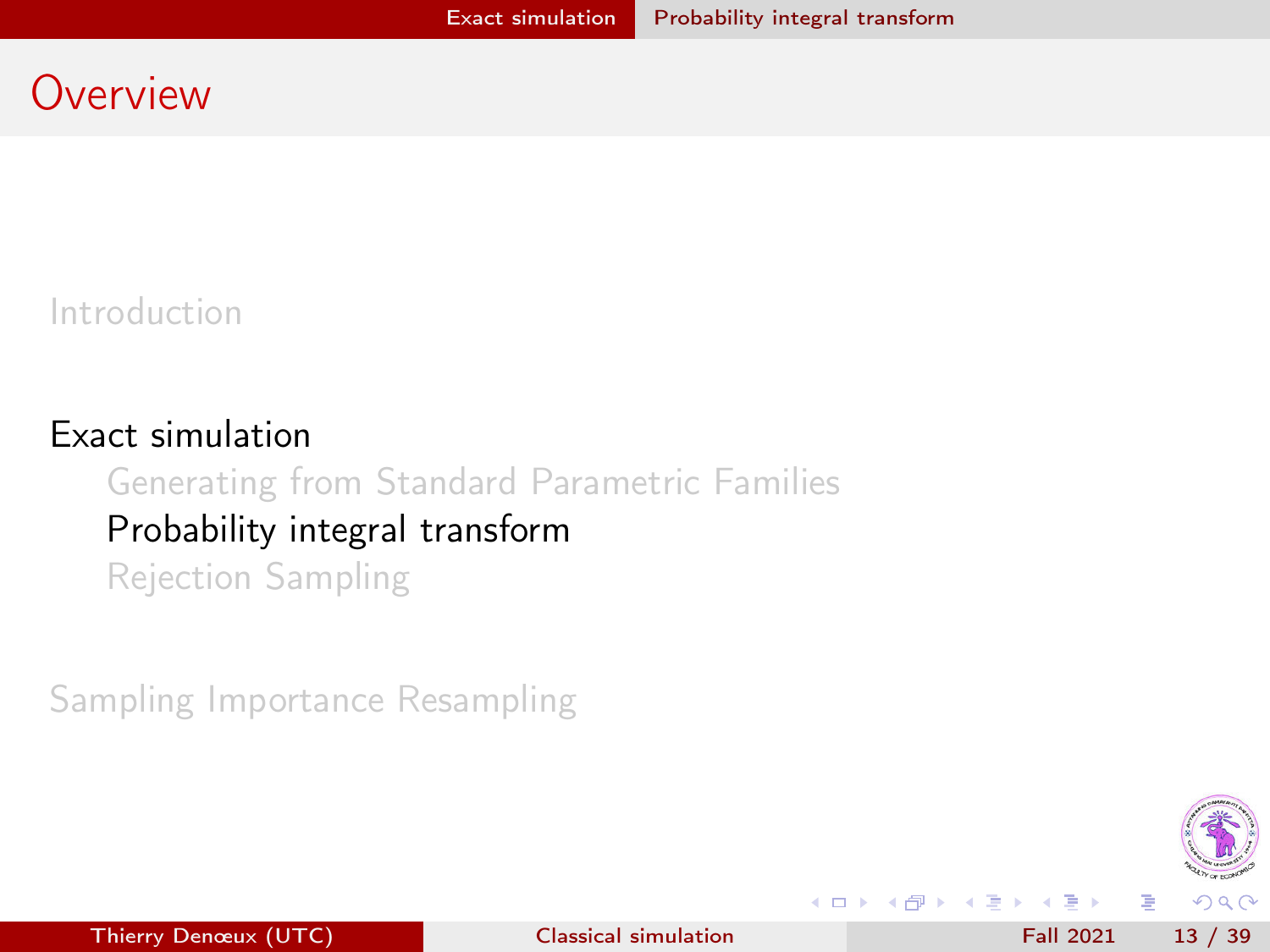## <span id="page-13-0"></span>Principle

The methods for the Cauchy and exponential distributions in the previous table are justified by the inverse cumulative distribution function or probability integral transform approach, based on the following proposition:

### Proposition

For any continuous univariate distribution function F, if  $U \sim Unif(0, 1)$ , then  $X = F^{-1}(U)$  has a cumulative distribution function equal to F.

Proof: 
$$
\mathbb{P}(X \le x) = \mathbb{P}(F^{-1}(U) \le x) = \mathbb{P}(U \le F(x)) = F(x)
$$
.

If  $F^{-1}$  is available for the target density, then this strategy is probably the simplest option.



**← ロ → → イ何 →**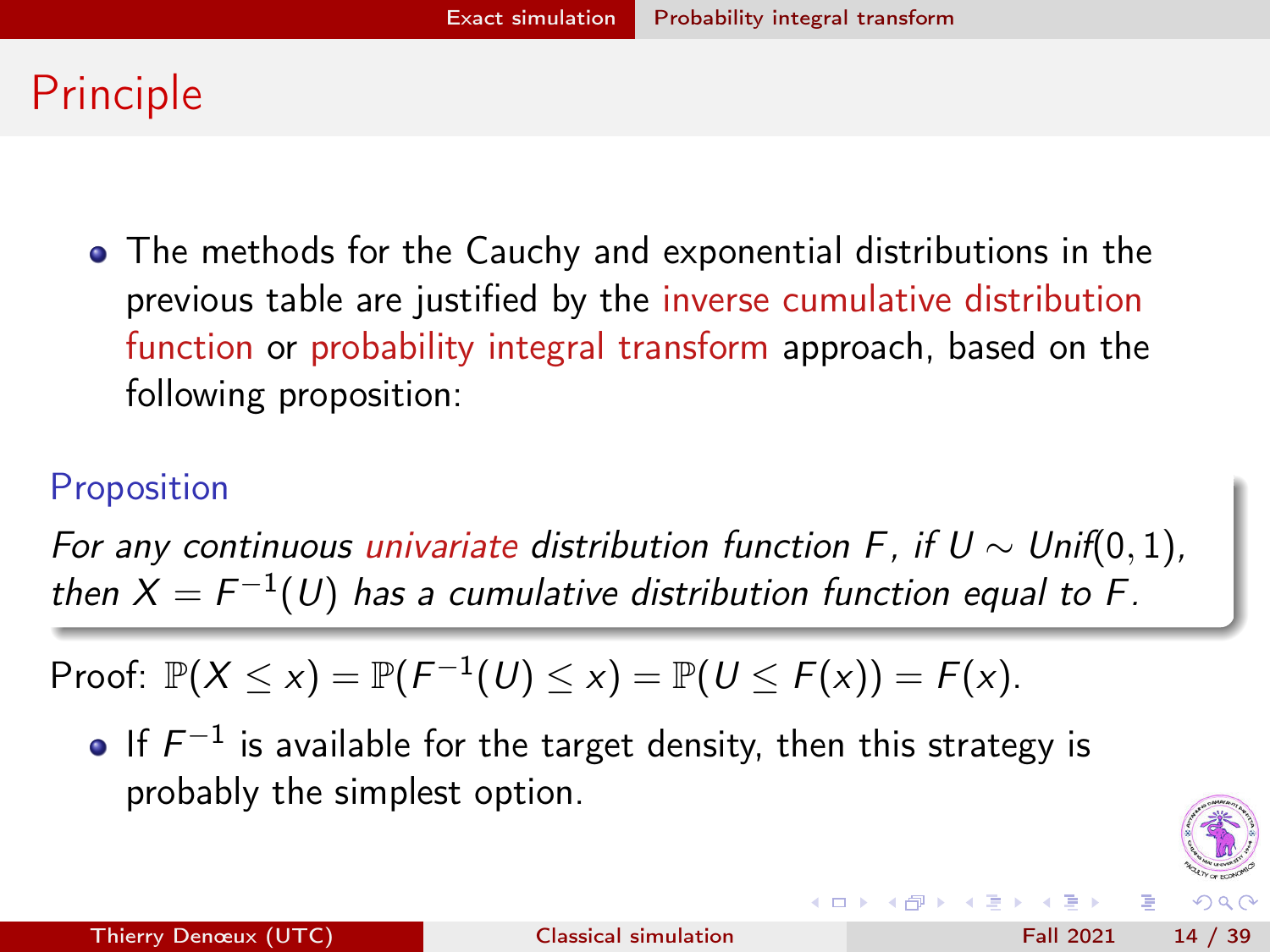## <span id="page-14-0"></span>Approximation

- If  $F^{-1}$  is not available but F is either available or easily approximated, then a crude approach can be built upon linear interpolation.
- Using a grid of  $x_1, \ldots, x_m$  spanning the region of support of f, calculate or approximate  $u_i = F(x_i)$  at each grid point. Then, draw  $U \sim$  Unif(0, 1) and linearly interpolate between the two nearest grid points for which  $u_i \leq U \leq u_i$  according to

$$
X=\frac{u_j-U}{u_j-u_i}x_i+\frac{U-u_i}{u_j-u_i}x_j.
$$



**K ロ ト K 何 ト K ヨ ト K**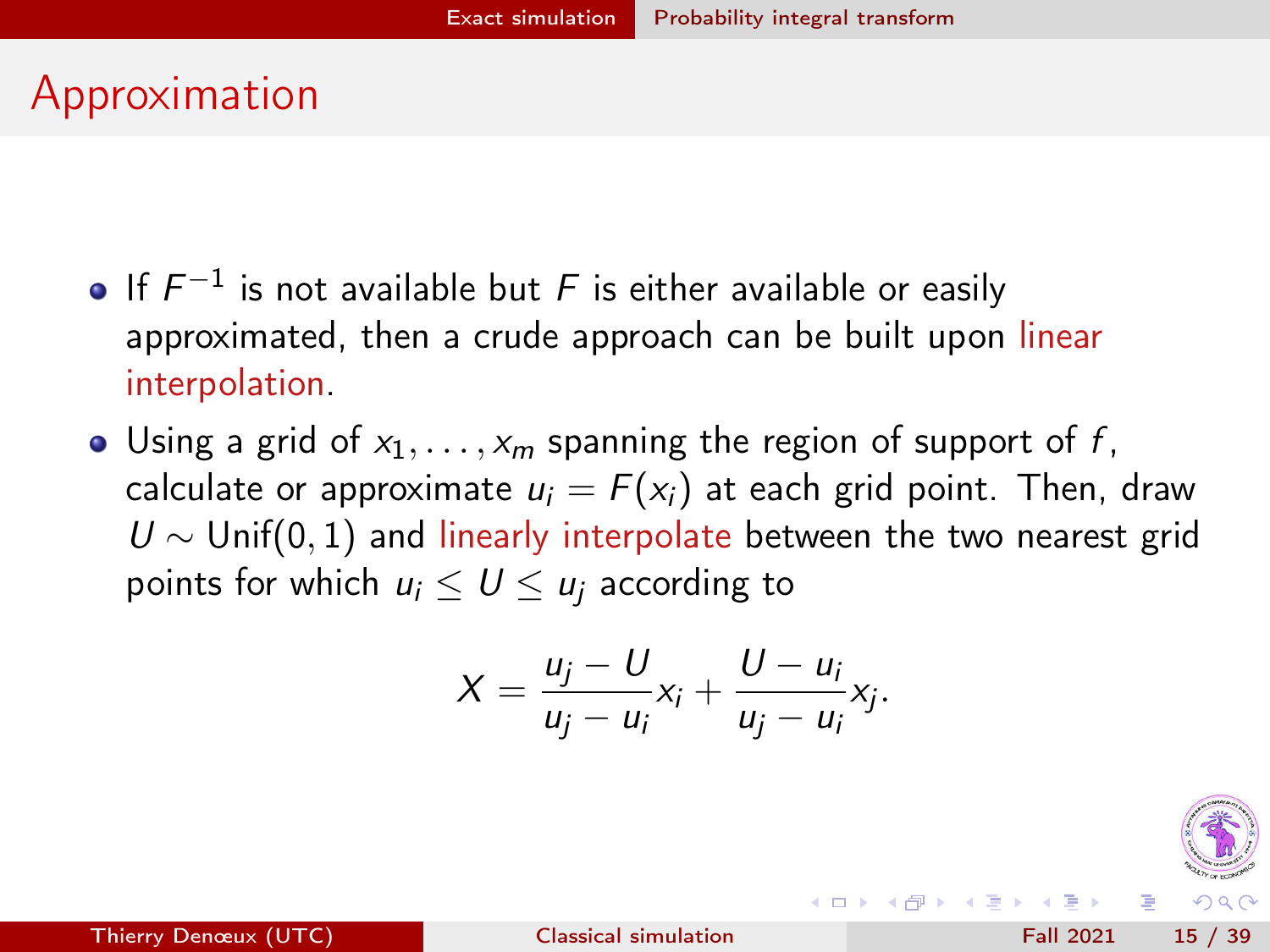### <span id="page-15-0"></span>**Discussion**

- This approach is not exact, but its the degree of approximation is deterministic and can be reduced to any desired level by increasing m sufficiently.
- Compared to the alternatives, this simulation method is not appealing because
	- $\bullet$  It requires a complete approximation to F regardless of the desired sample size
	- It does not generalize to multiple dimensions
	- It is less efficient than other approaches.

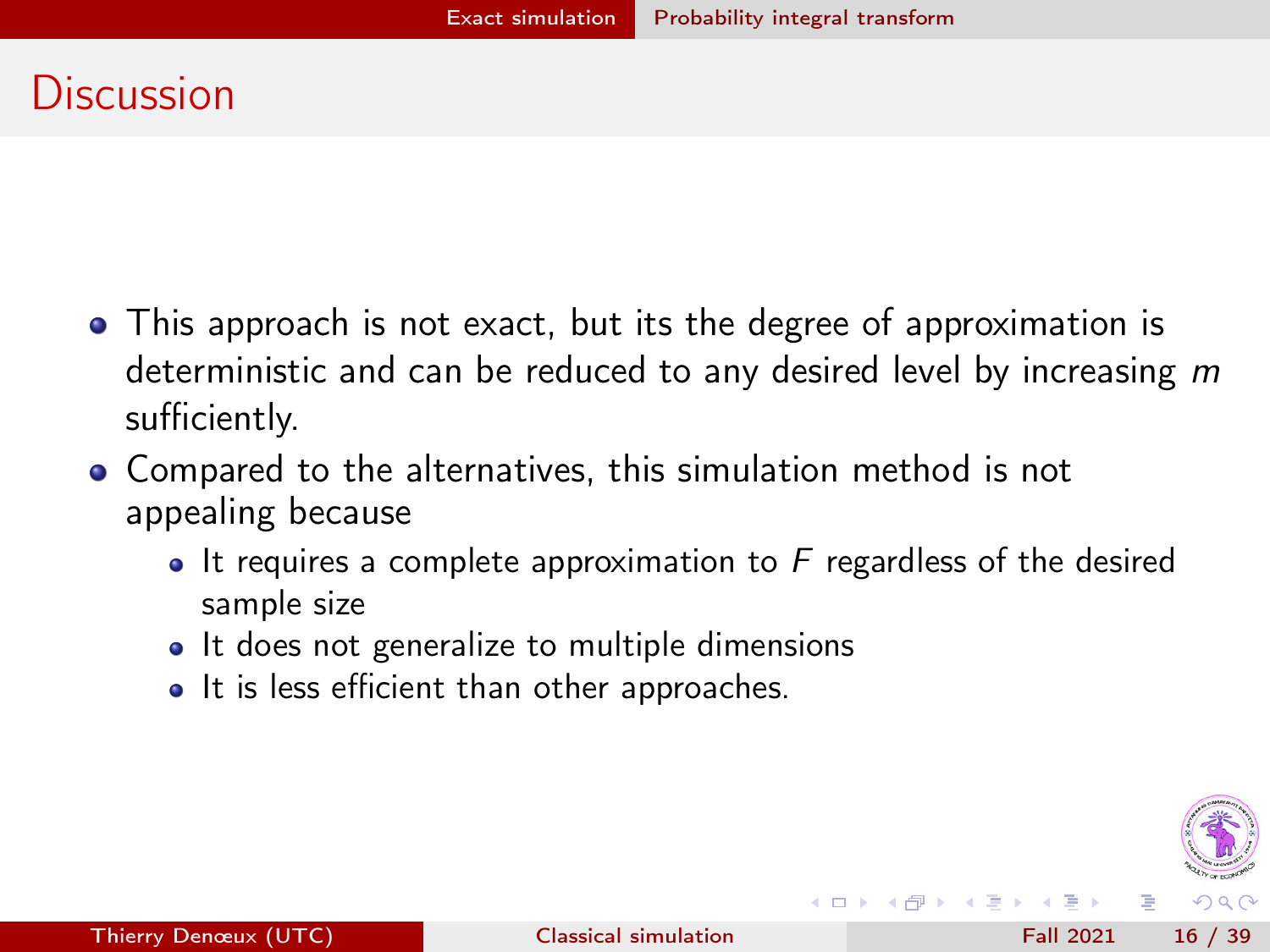### <span id="page-16-0"></span>**Overview**

[Introduction](#page-1-0)

### [Exact simulation](#page-7-0)

[Generating from Standard Parametric Families](#page-8-0) [Probability integral transform](#page-12-0) [Rejection Sampling](#page-16-0)

[Sampling Importance Resampling](#page-29-0)



Thierry Denœux (UTC) [Classical simulation](#page-0-0) Fall 2021 17 / 39

**◆ ロ ▶ → イ 印** 

э

医下环医下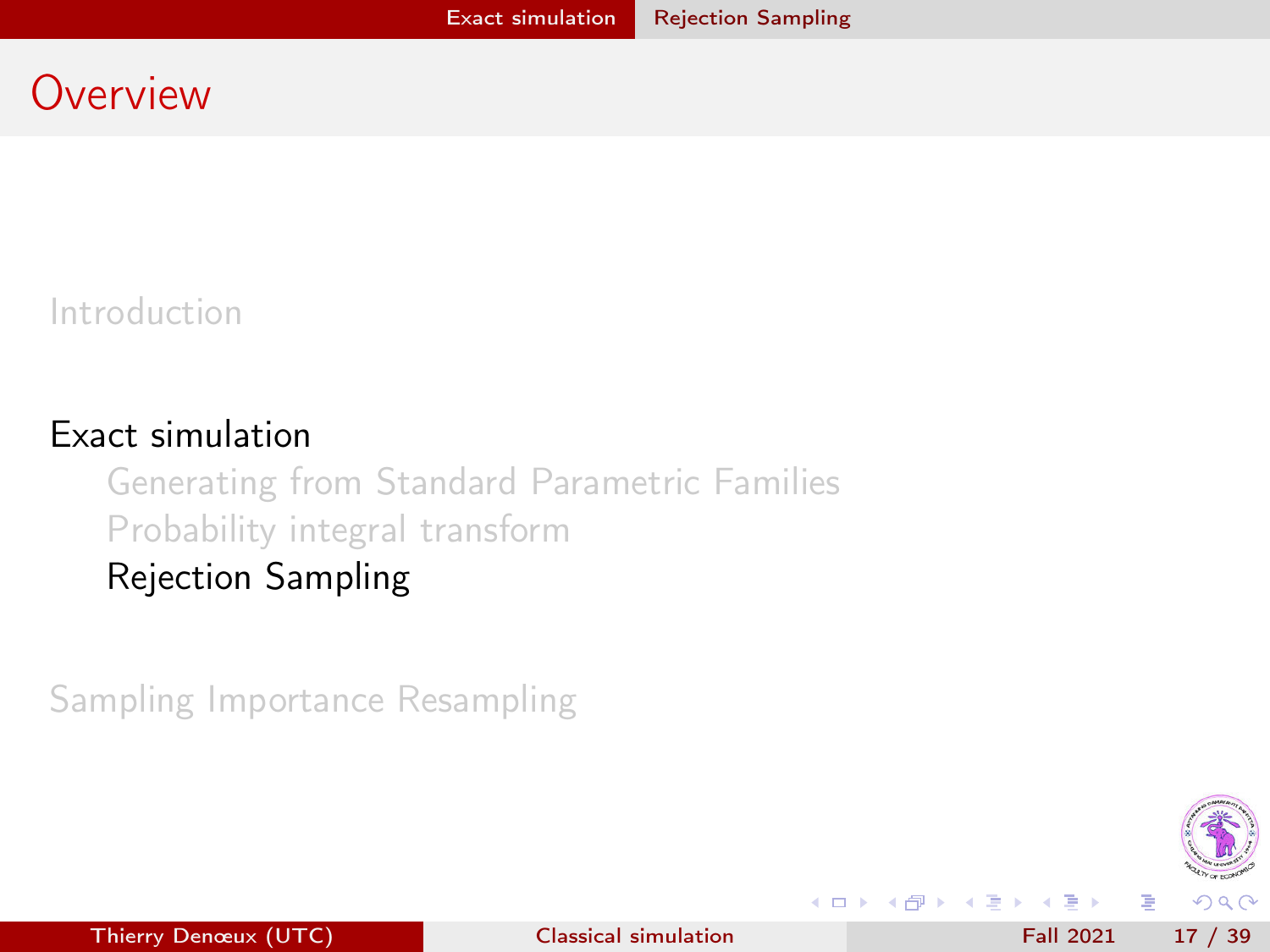### <span id="page-17-0"></span>Basic idea

- If  $f(x)$  can be calculated, at least up to a proportionality constant, then we can use rejection sampling to obtain a random draw from exactly the target distribution.
- This strategy relies on sampling candidates from an easier distribution and then correcting the sampling probability through random rejection of some candidates.

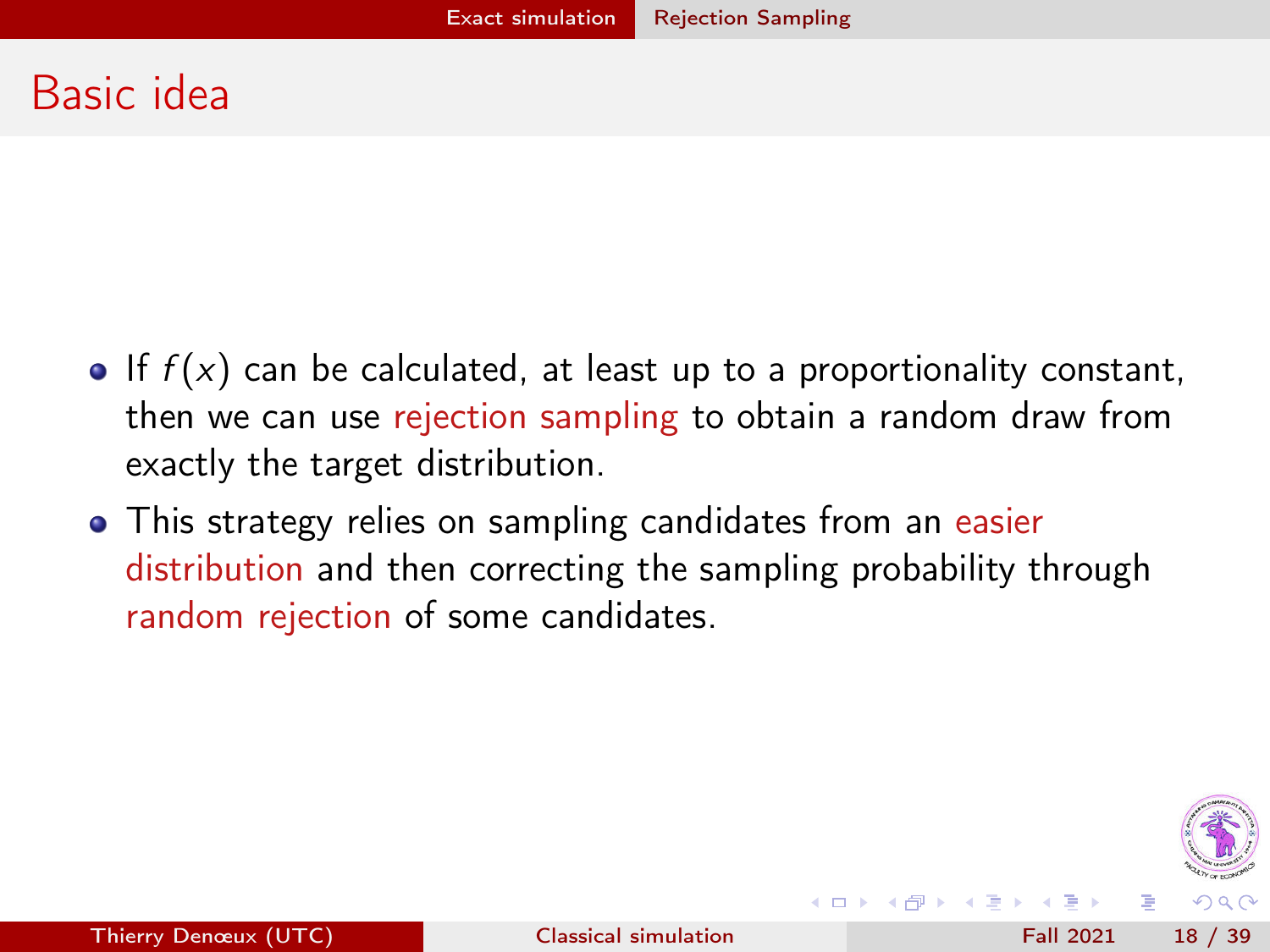# <span id="page-18-0"></span>Algorithm

- $\bullet$  Let g denote another density from which we know how to sample and for which we can easily calculate  $g(x)$ . Let  $e(\cdot)$  denote an envelope, having the property  $e(x) = g(x)/\alpha \ge f(x)$  for all x for which  $f(x) > 0$ , for a given constant  $\alpha \leq 1$ .
- Rejection sampling proceeds as follows:
	- **4** Sample  $Y \sim g$ .
	- **2** Sample  $U \sim$  Unif(0, 1).
	- **3** Reject Y if  $U > f(Y)/e(Y)$ . In this case, do not record the value of Y as an element in the target random sample. Instead, return to step 1.
	- **4** Otherwise, keep the value of Y. Set  $X = Y$ , and consider X to be an element of the target random sample. Return to step 1 until you have accumulated a sample of the desired size.



イロト イ押ト イヨト イヨト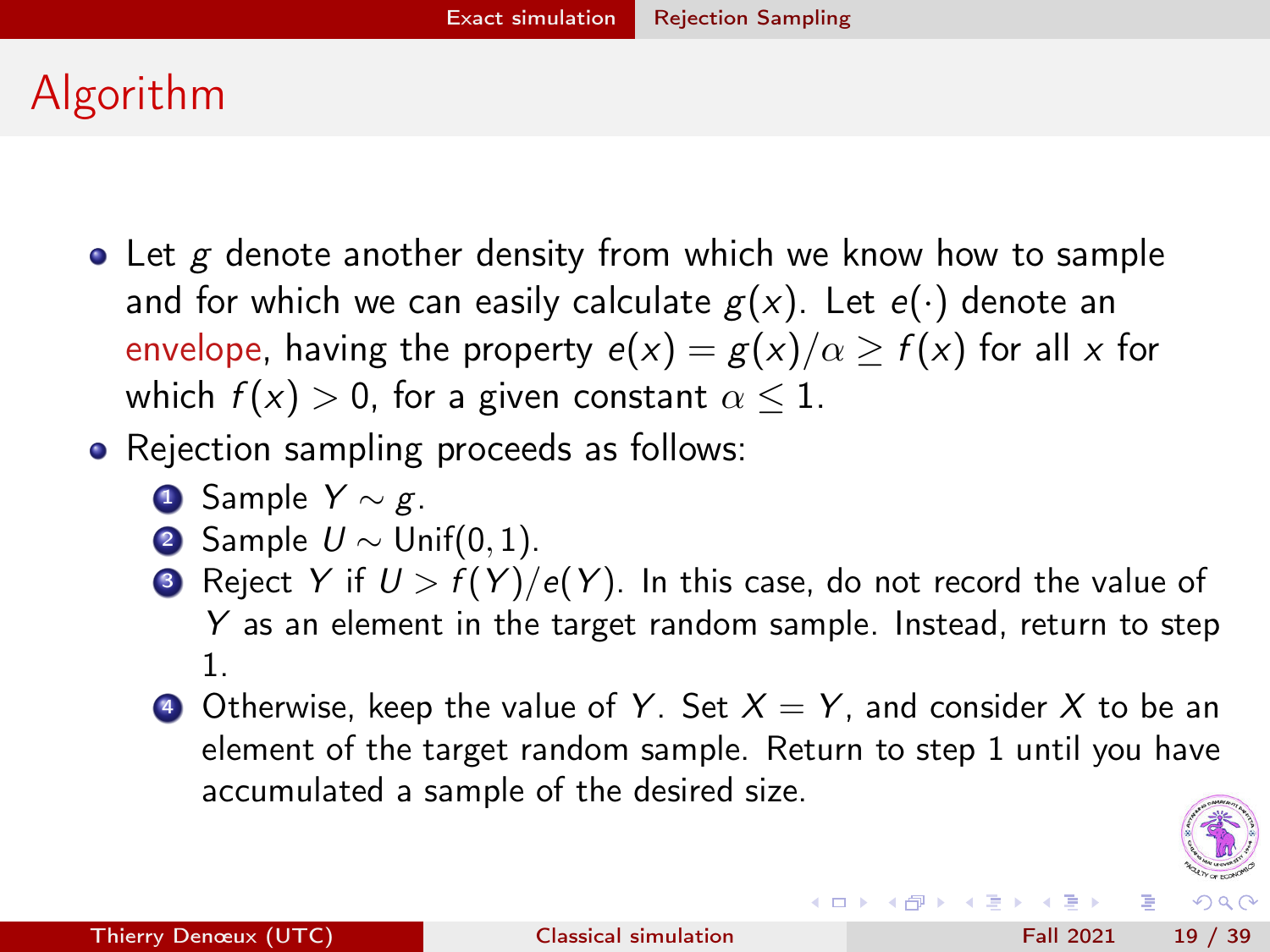## <span id="page-19-0"></span>Rejection sampling



The shaded region above  $f$  and below  $e$  indicates the waste. The draw  $Y = y$  is very likely to be rejected when  $e(y)$  is far larger than  $f(y)$ . Envelopes that exceed  $f$  everywhere by at most a slim margin produce fewer wasted (i.e., rejected) draws and corresp[ond](#page-18-0) [t](#page-20-0)[o](#page-18-0) $\alpha$  $\alpha$  $\alpha$  [v](#page-20-0)a[lu](#page-16-0)[es](#page-29-0) [n](#page-7-0)[e](#page-28-0)[ar](#page-29-0) [1](#page-0-0)[.](#page-38-0)

Thierry Denœux (UTC) [Classical simulation](#page-0-0) Fall 2021 20 / 39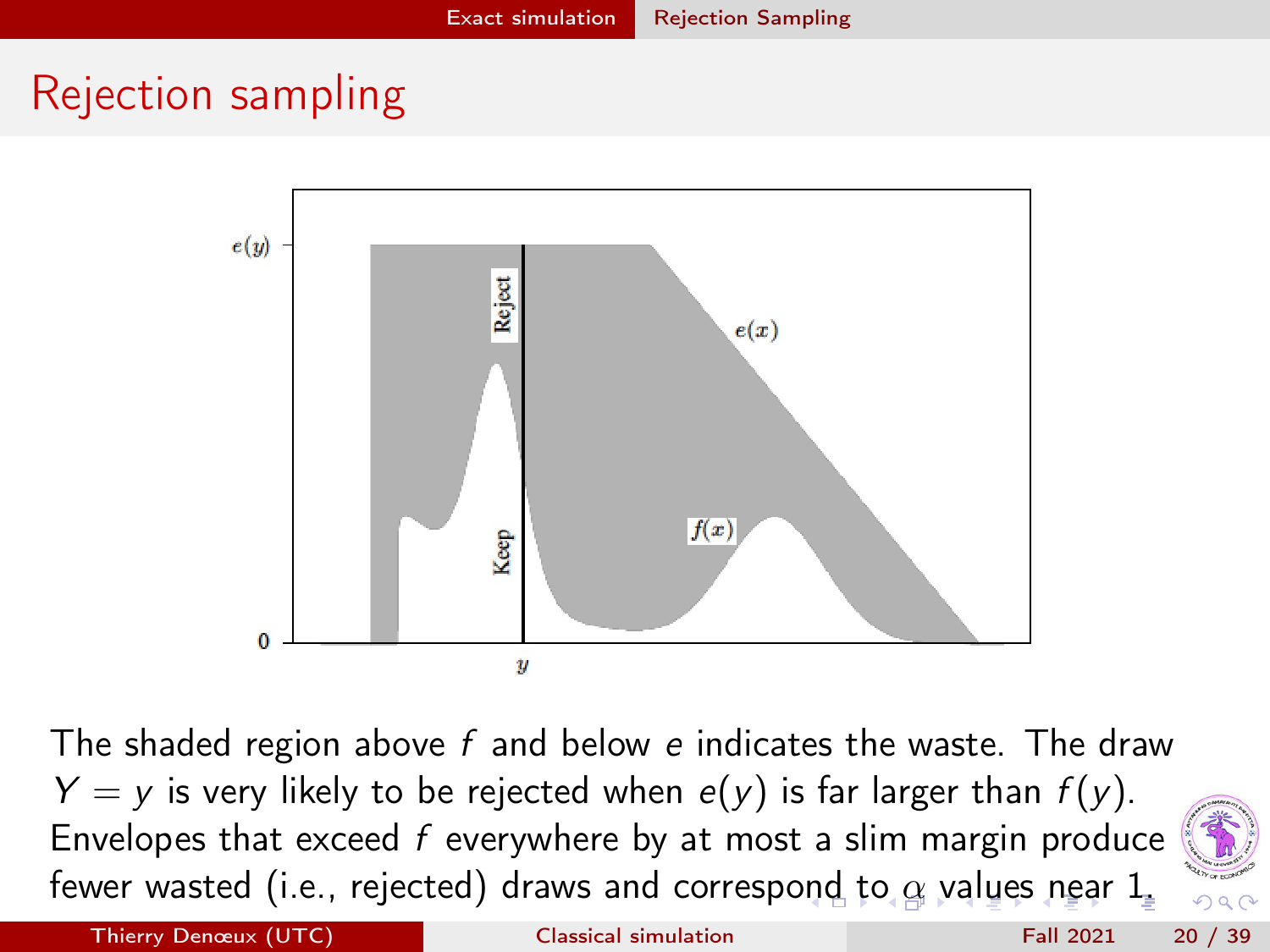### <span id="page-20-0"></span>Property

### Proposition

The draws kept using this algorithm constitute an i.i.d. sample from the target density f; there is no approximation involved.



э

Thierry Denœux (UTC) **[Classical simulation](#page-0-0)** Fall 2021 21 / 39

4 0 8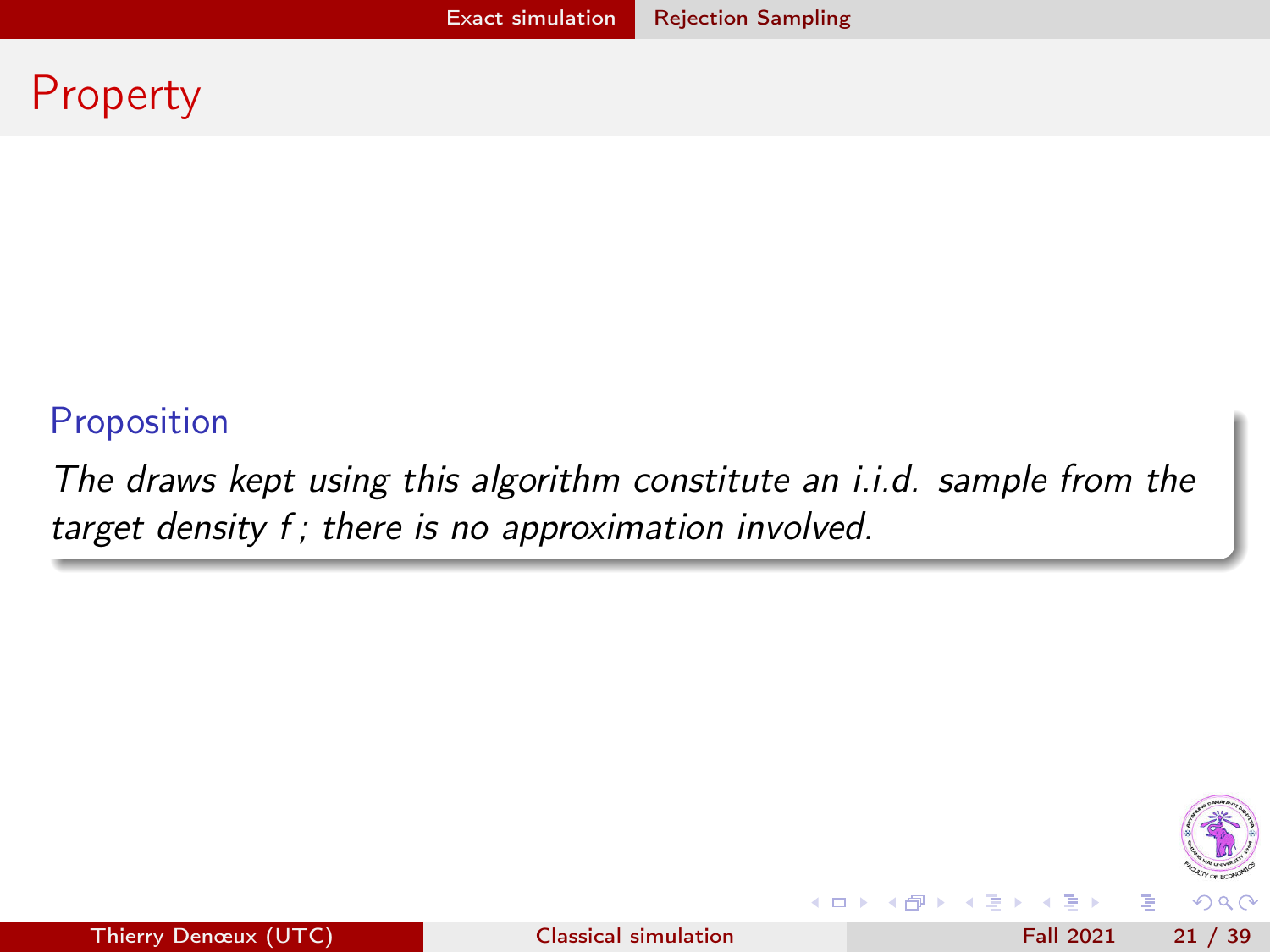### <span id="page-21-0"></span>Proof

<span id="page-21-1"></span>
$$
P[X \le y] = P\left[Y \le y \mid U \le \frac{f(Y)}{e(Y)}\right]
$$
\n
$$
= P\left[Y \le y \text{ and } U \le \frac{f(Y)}{e(Y)}\right] / P\left[U \le \frac{f(Y)}{e(Y)}\right]
$$
\n
$$
= \int_{-\infty}^{y} \int_{0}^{f(z)/e(z)} du \, g(z) \, dz / \int_{-\infty}^{+\infty} \int_{0}^{f(z)/e(z)} du \, g(z) \, dz
$$
\n
$$
= \int_{-\infty}^{y} \frac{f(z)}{e(z)} g(z) \, dz / \int_{-\infty}^{+\infty} \frac{f(z)}{e(z)} g(z) \, dz \qquad (2c)
$$
\n
$$
= \frac{\int_{-\infty}^{y} \alpha f(z) \, dz}{\alpha} = \int_{-\infty}^{y} f(z) \, dz. \qquad (2d)
$$

重

イロト イ部 トメ ヨト メ ヨト

 $299$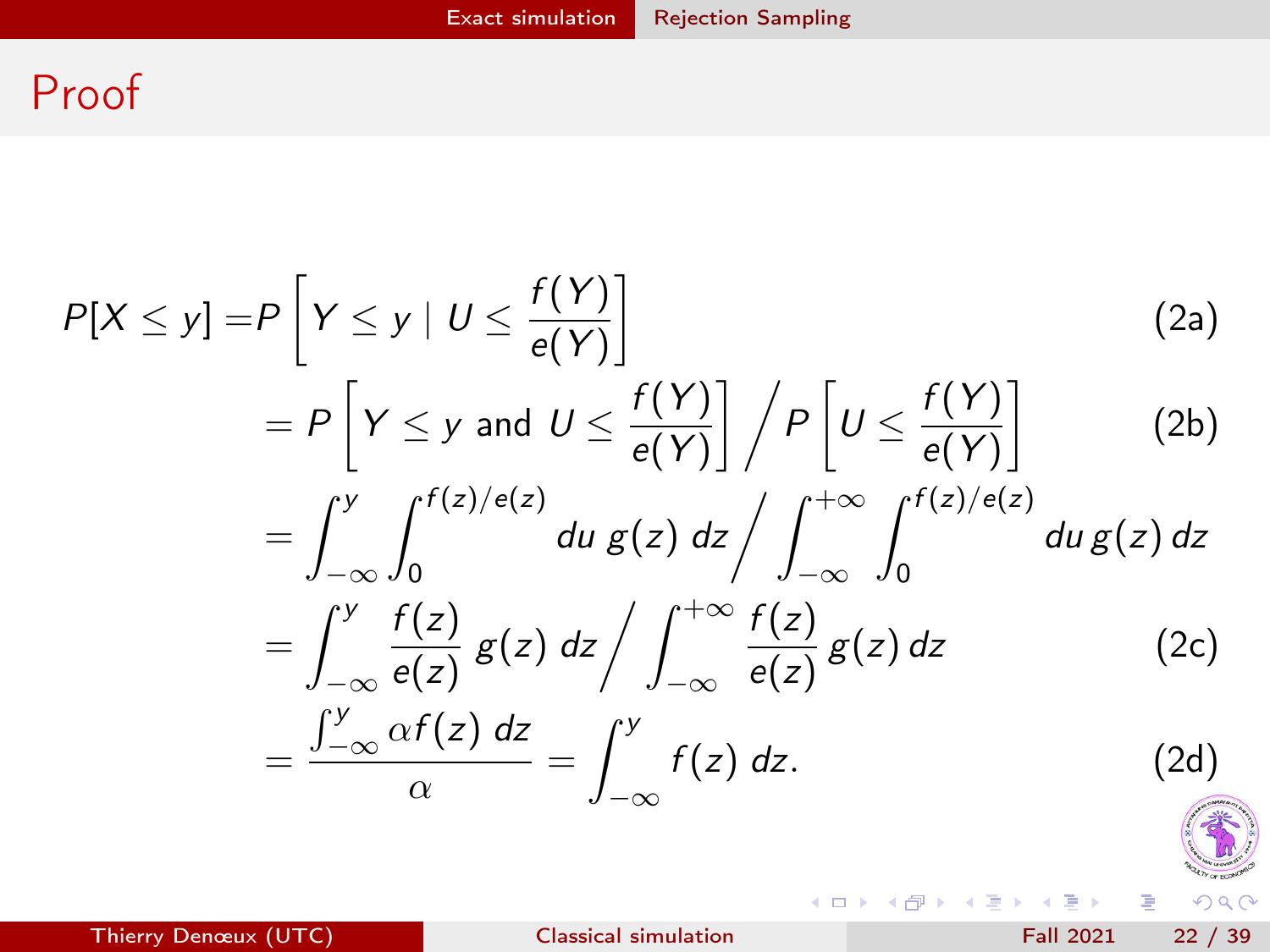## <span id="page-22-0"></span>Efficiency of the algorithm

We have shown that

$$
P\left[U\leq \frac{f(Y)}{e(Y)}\right]=\alpha.
$$

Consequently,  $\alpha$  can be interpreted as the expected proportion of candidates that are accepted.

- Hence  $\alpha$  is a measure of the efficiency of the algorithm.
- We may continue the rejection sampling procedure until it yields exactly the desired number of sampled points, but this requires a random total number of iterations that will depend on the proportion of rejections.

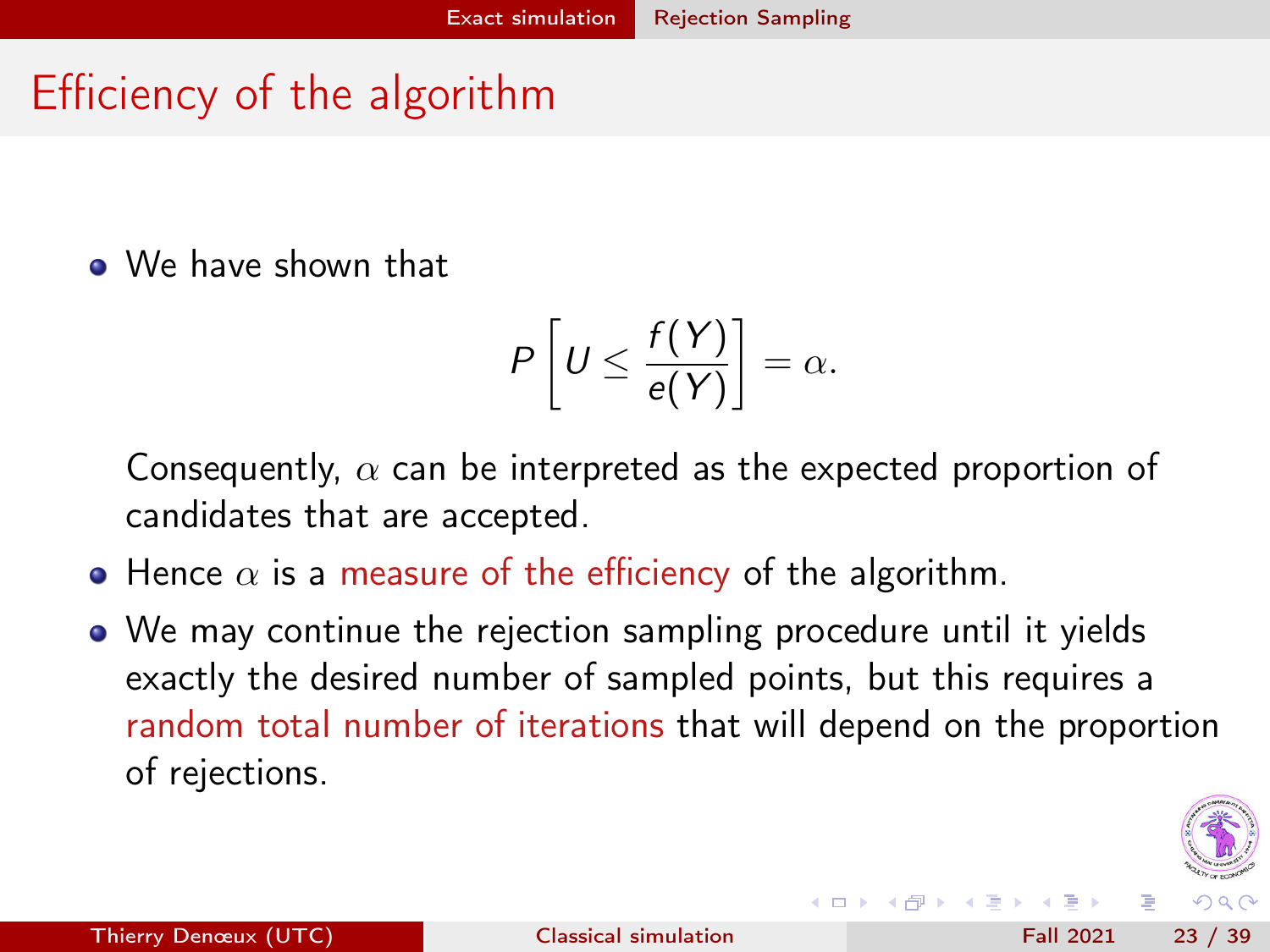### <span id="page-23-0"></span>Case where  $f$  is known up to a proportionality constant

- Suppose now that the target distribution  $f$  is only known up to a proportionality constant  $c$ . That is, suppose we are only able to compute easily  $q(x) = f(x)/c$ , where c is unknown.
- $\bullet$  Such densities arise, for example, in Bayesian inference when  $f$  is a posterior distribution known to equal the product of the prior and the likelihood scaled by some normalizing constant.
- Fortunately, rejection sampling can be applied in such cases. We find an envelope e such that  $e(x) \geq q(x)$  for all x for which  $q(x) > 0$ .
- A draw  $Y = y$  is rejected when  $U > q(y)/e(y)$ . The sampling probability remains correct because the unknown constant c cancels out in the numerator and denominator of  $(2c)$  when f is replaced by q. The proportion of kept draws is  $\alpha/c$ .



**(ロト イ母) イヨト イ**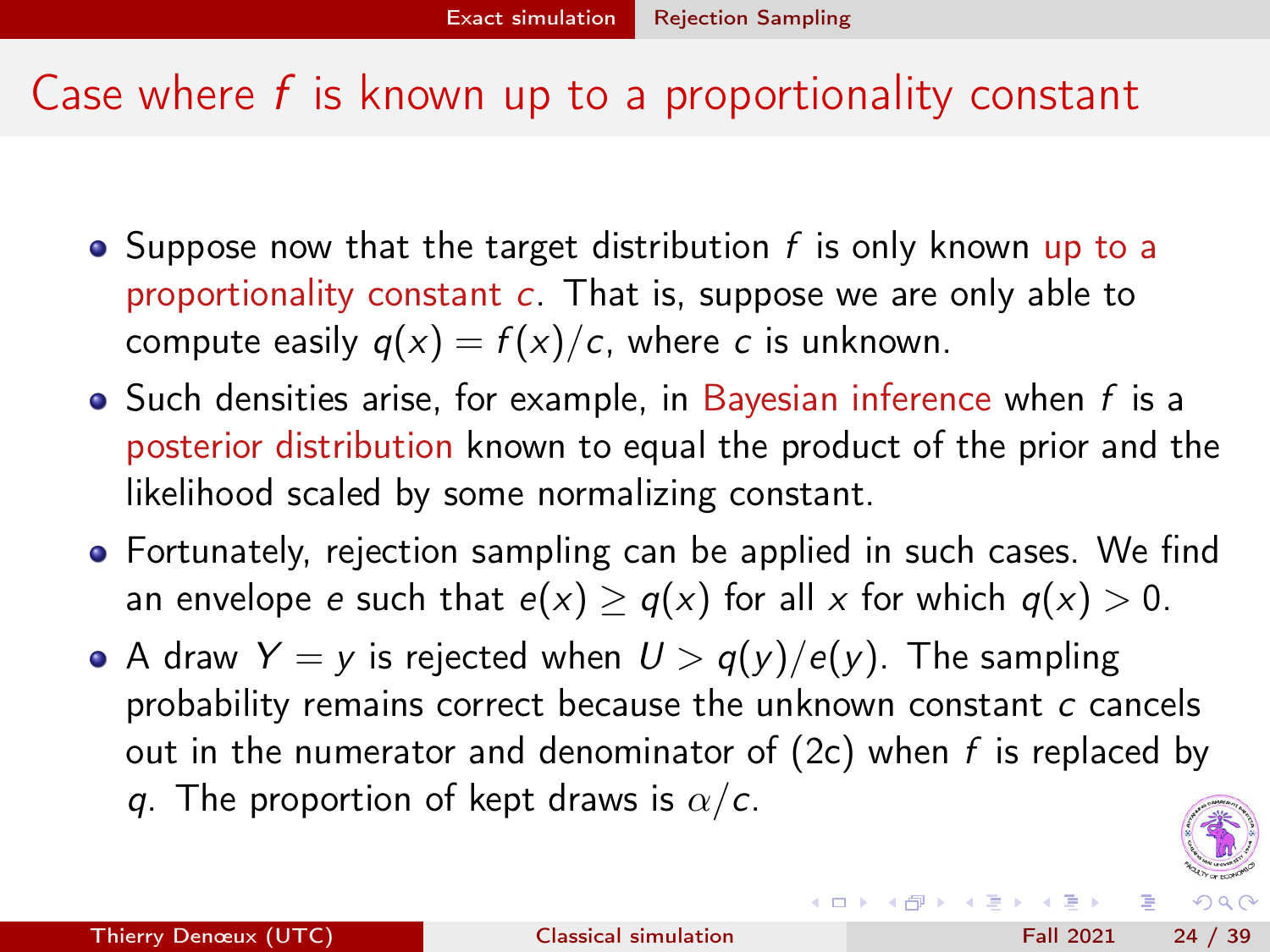## <span id="page-24-0"></span>Good rejection sampling envelopes

Good rejection sampling envelopes have three properties:

- **1** They are easily constructed to exceed the target everywhere
- **2** They are easy to sample
- **3** They generate few rejected draws.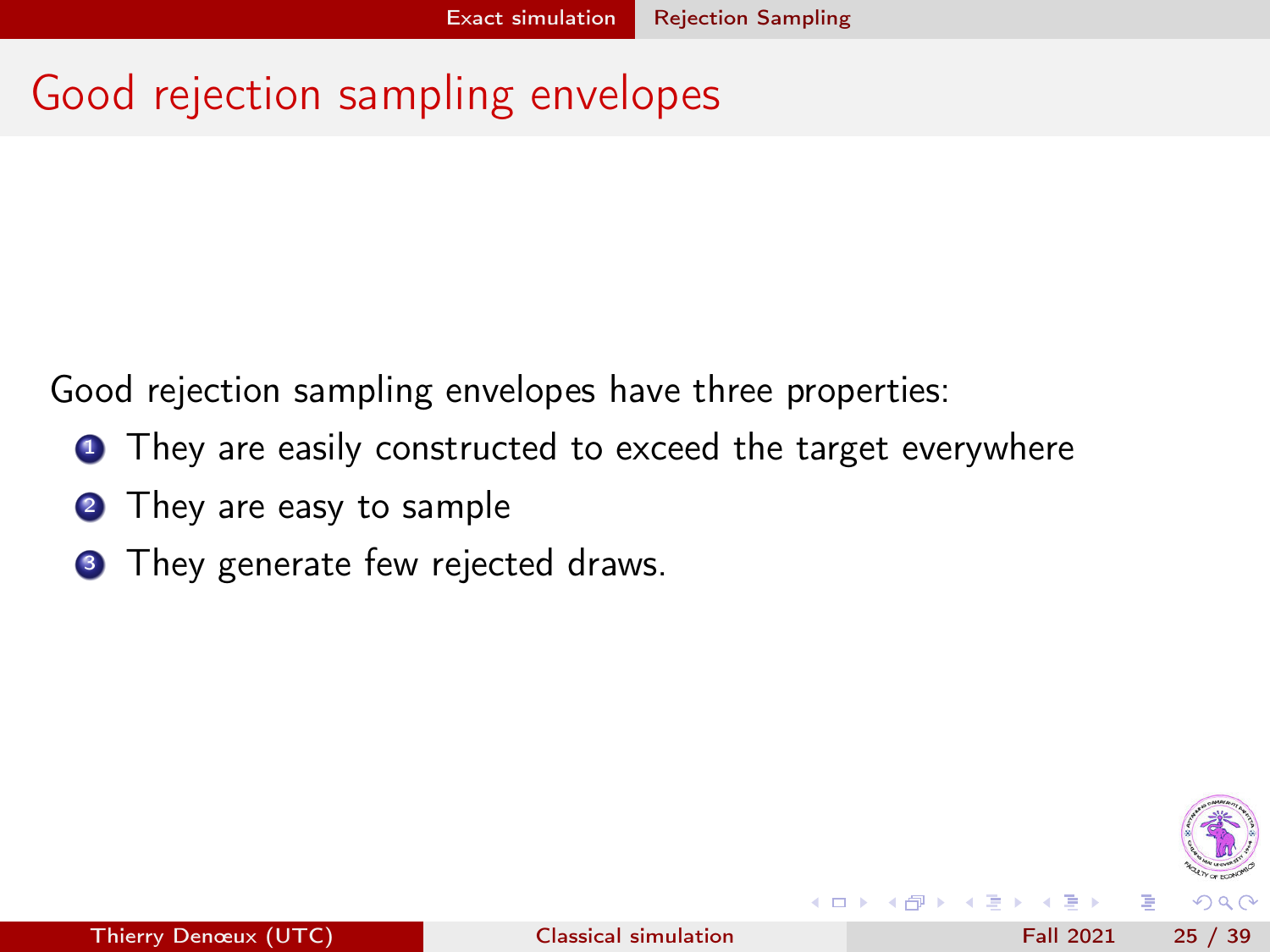## <span id="page-25-0"></span>Sampling from a Bayesian posterior

• Suppose we want to sample from

$$
f(\theta | x) \propto f(x | \theta) f(\theta) = L(\theta | x) f(\theta)
$$

• Let  $q(\theta | x) = L(\theta | x) f(\theta)$ . We have

$$
q(\theta | x) \leq L(\widehat{\theta} | x) f(\theta) = e(\theta)
$$

where  $\widehat{\theta}$  is the MLE of  $\theta$ .

- The rejection sampling algorithm becomes:
	- **1** Sample  $\theta_i \sim f(\theta)$  (the prior)
	- 2 Sample  $U_i \sim$  Unif(0, 1)

3 Keep  $\theta_i$  if

$$
U_i < \frac{q(\theta_i \mid x)}{e(\theta)} = \frac{L(\theta_i \mid x)}{L(\widehat{\theta} \mid x)}
$$

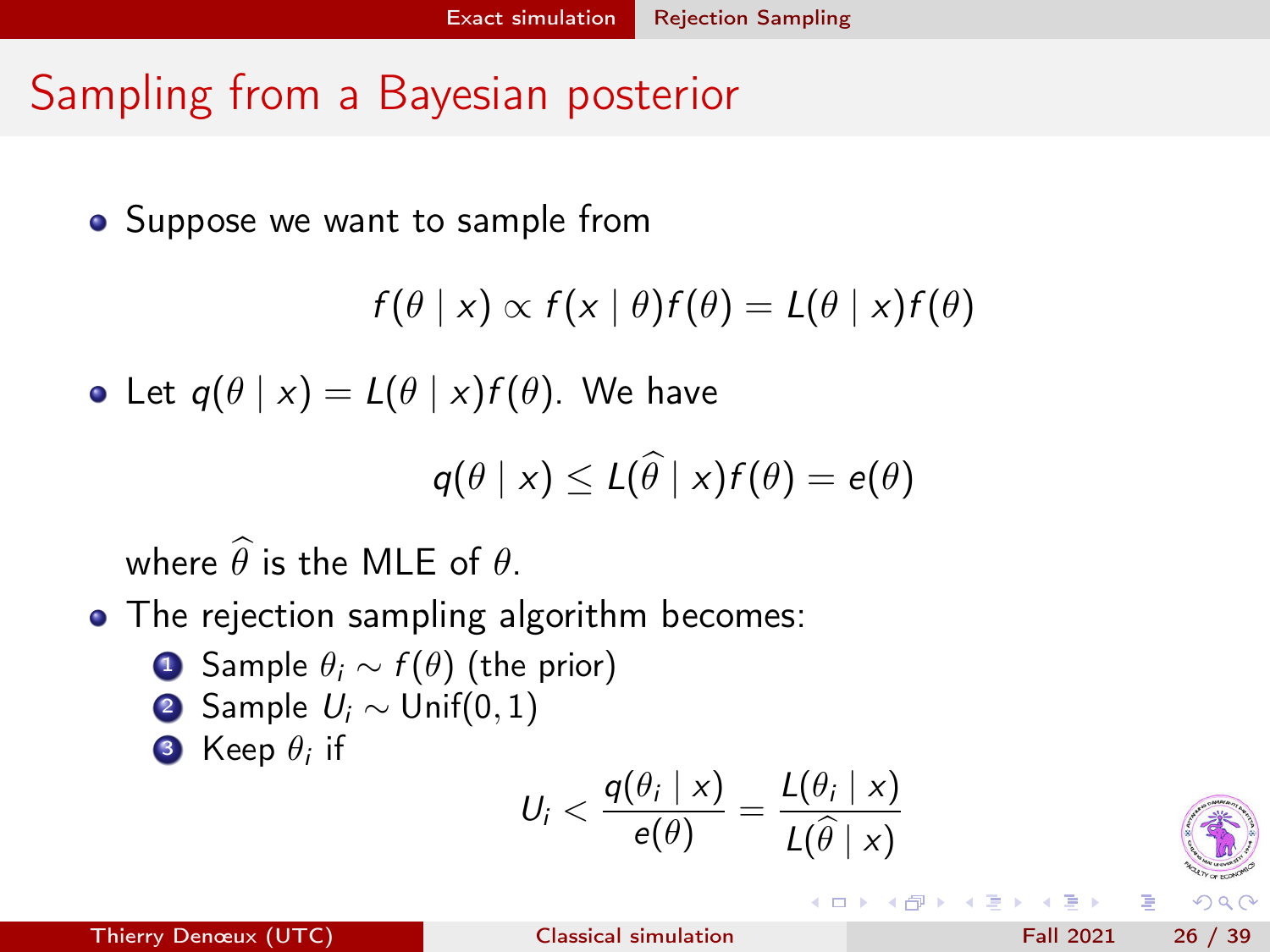### <span id="page-26-0"></span>Example

- Suppose 10 independent observations  $(8, 3, 4, 3, 1, 7, 2, 6, 2, 7)$  are collected from the model  $X_i|\lambda \sim \mathcal{P}(\lambda).$  A lognormal prior distribution for  $\lambda$  is assumed:  $\log \lambda \sim \mathcal{N}$ (log 4, 0.52). We have  $\widehat{\lambda} = \overline{x} = 4.3$ .
- Unnormalized target  $q(\lambda | x)$  (dotted) and envelope  $e(\lambda)$  (solid):



Although not efficient – only about 30% of candidate draws are kept – this approach is easy and exact.  $Q \cap$ 

Thierry Denœux (UTC) [Classical simulation](#page-0-0) Fall 2021 27 / 39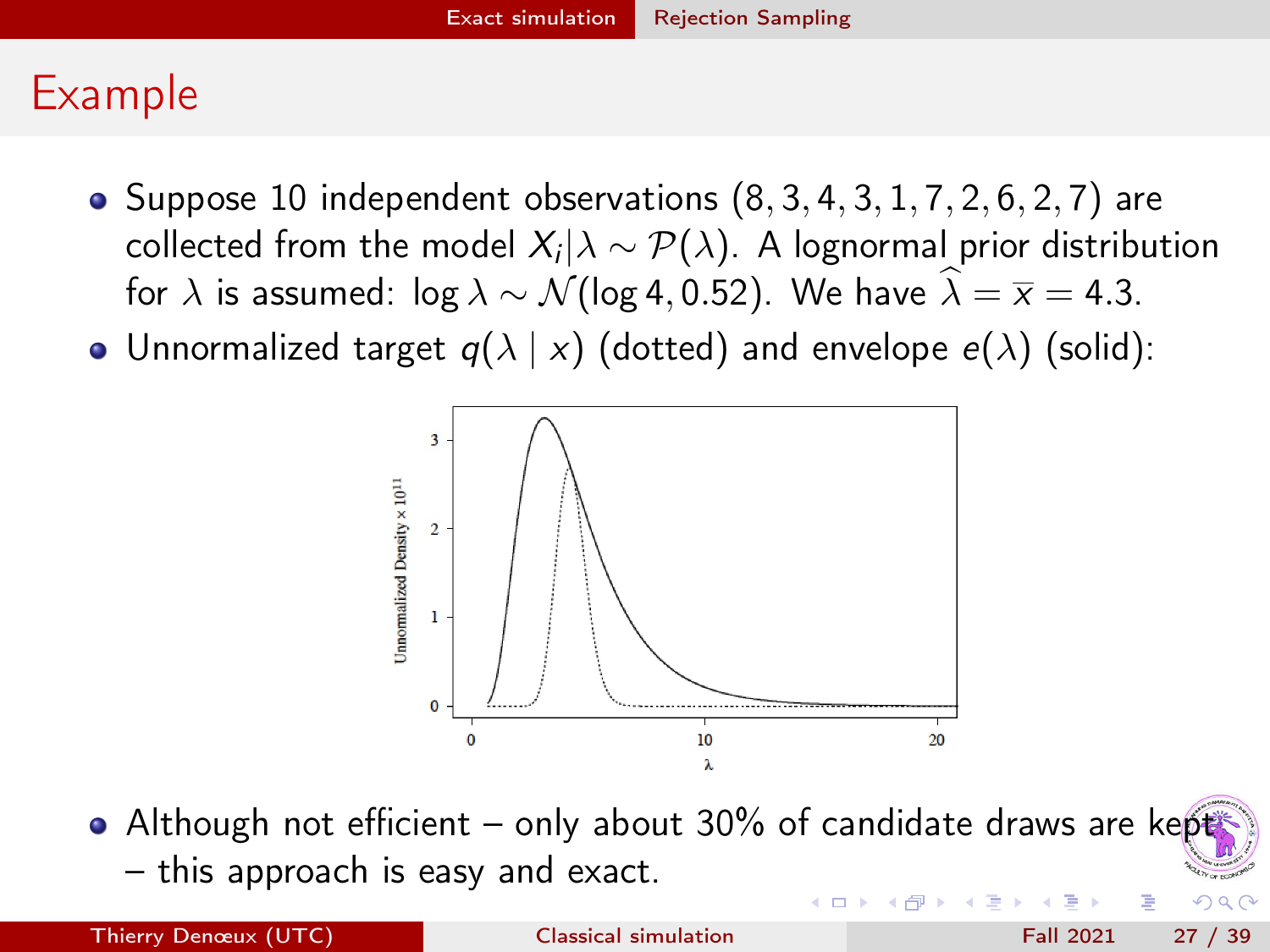### <span id="page-27-0"></span>Squeezed rejection sampling

- When evaluating  $f$  is computationally expensive, we can use a nonnegative squeezing function s such that  $s(x) \le f(x)$  for all x such that  $f(x) > 0$ .
- The algorithm becomes
	- **4** Sample  $Y \sim g$ .
	- **2** Sample  $U \sim$  Unif(0, 1).
	- **3** If  $U < s(Y)/e(Y)$ , keep Y and set  $X = Y$ .
	- 4 Else if  $U \leq f(Y)/e(Y)$ , keep Y and set  $X = Y$ .
	- **5** Otherwise, reject Y and return to step 1.

(□ ) (母 )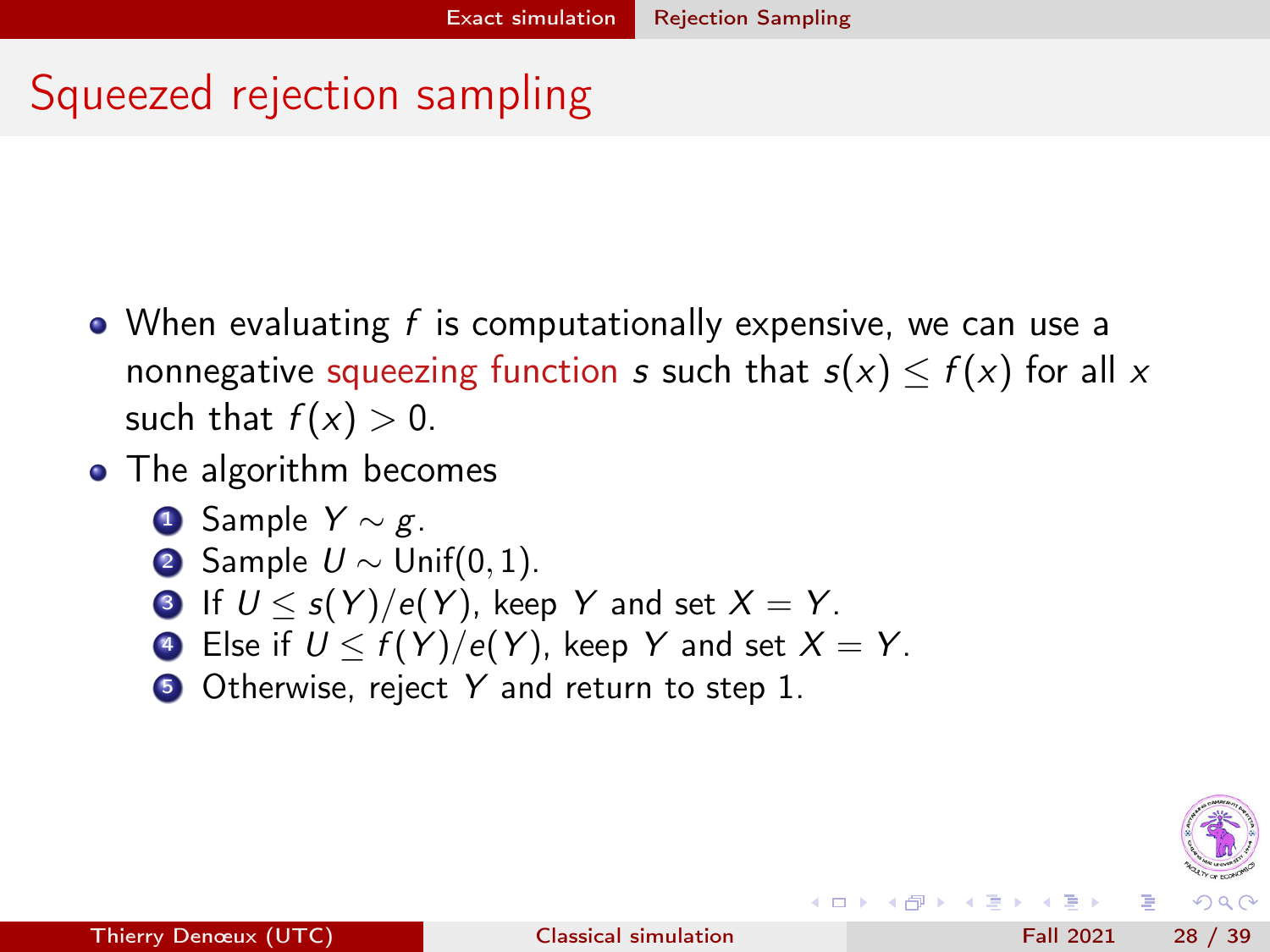# <span id="page-28-0"></span>Squeezed rejection sampling



É

 $299$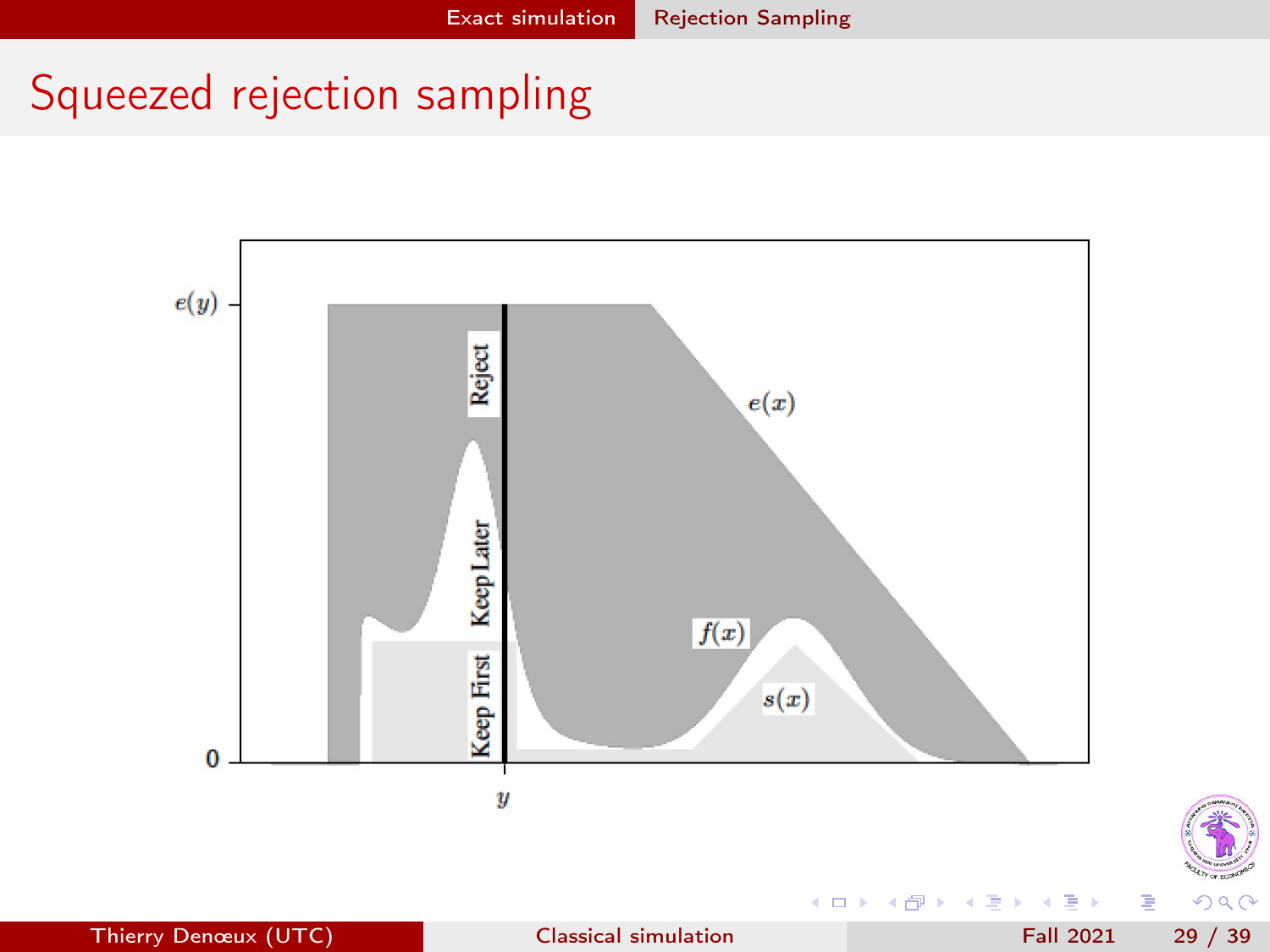### <span id="page-29-0"></span>**Overview**

[Introduction](#page-1-0)

[Exact simulation](#page-7-0) [Generating from Standard Parametric Families](#page-8-0) [Probability integral transform](#page-12-0) [Rejection Sampling](#page-16-0)

### [Sampling Importance Resampling](#page-29-0)



э

Thierry Denœux (UTC) and [Classical simulation](#page-0-0) Fall 2021 30 / 39

**◆ ロ ▶ → イ 印** 

医下环医下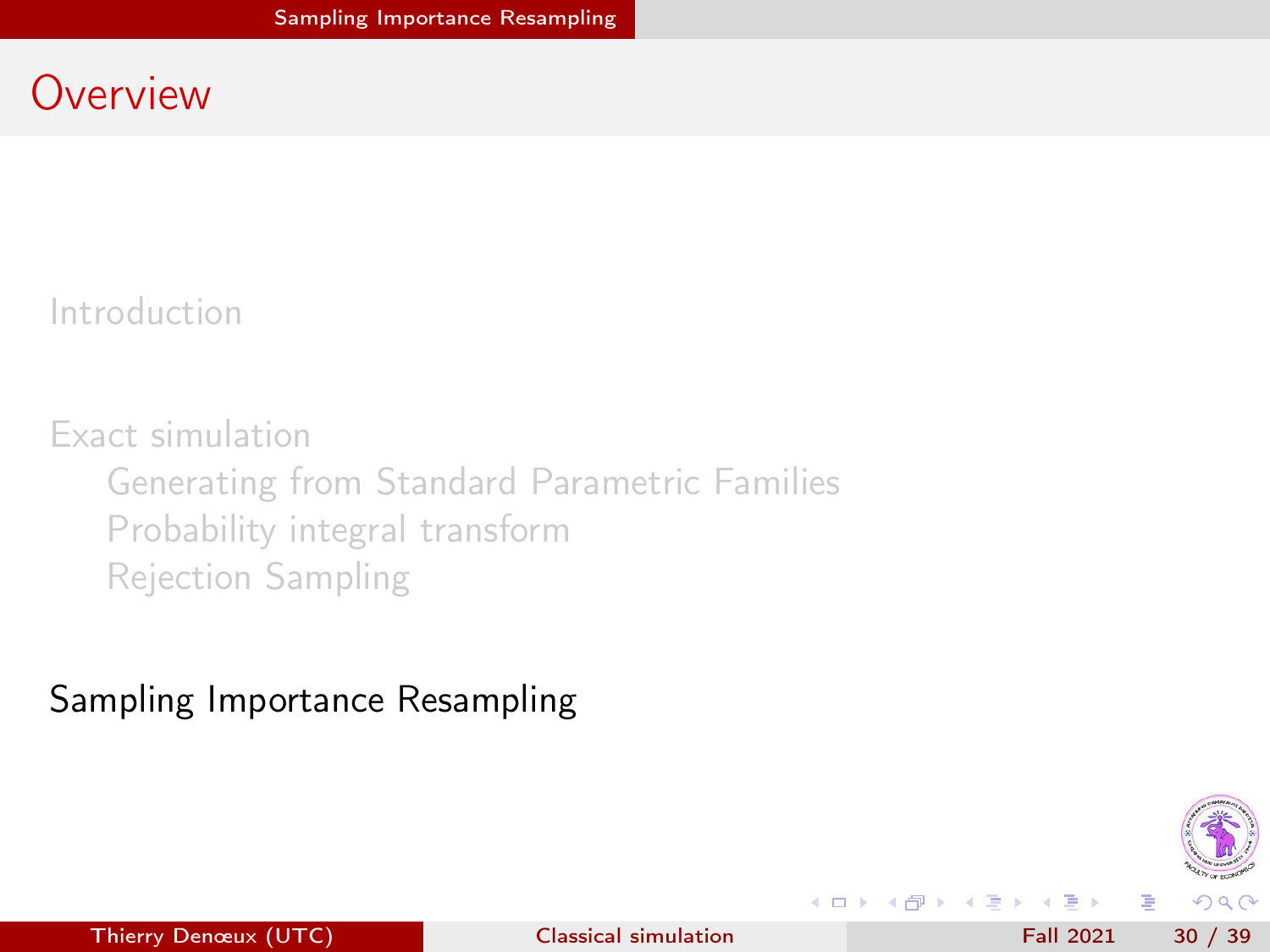### <span id="page-30-0"></span>Need for approximations

- Although the methods described above have the appealing feature that they are exact, there are many cases when an approximate method is easier or perhaps the only feasible choice.
- Approximation is not a critical flaw as long as the degree of approximation can be controlled by user-specified parameters in the algorithms.
- Many approximate simulation methods are based to some extent on the Sampling Importance Resampling (SIR) principle.



(□ ) (f)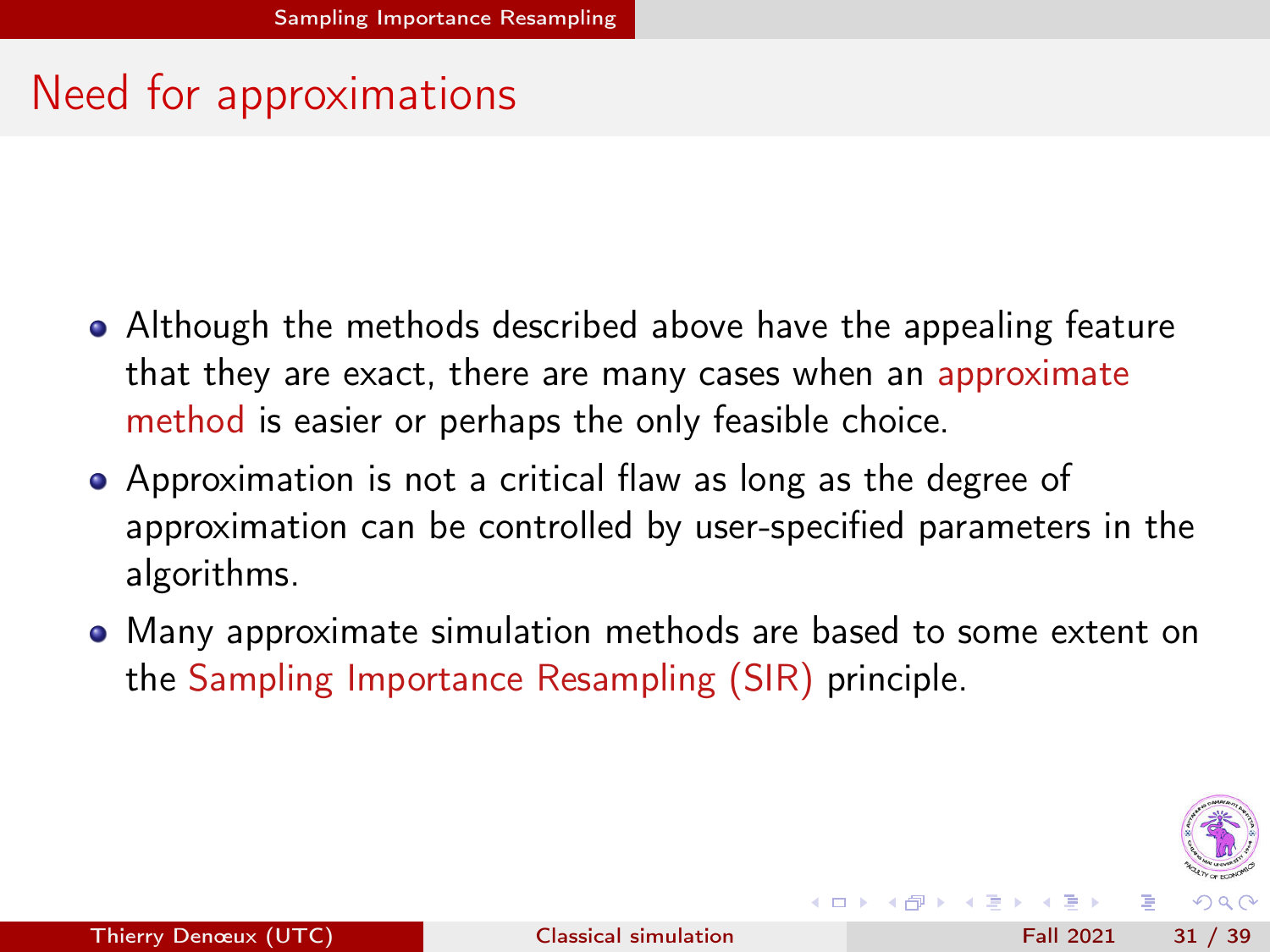## <span id="page-31-0"></span>Basic idea

- The SIR algorithm simulates realizations approximately from some target distribution.
- SIR is based upon the notion of importance sampling.
- Briefly, importance sampling proceeds by drawing a sample from an importance sampling function,  $g$ . Informally, we will call  $g$  an envelope.
- Each point in the sample is weighted to correct the sampling probabilities so that the weighted sample can be related to a target density f .



(□ ) (f)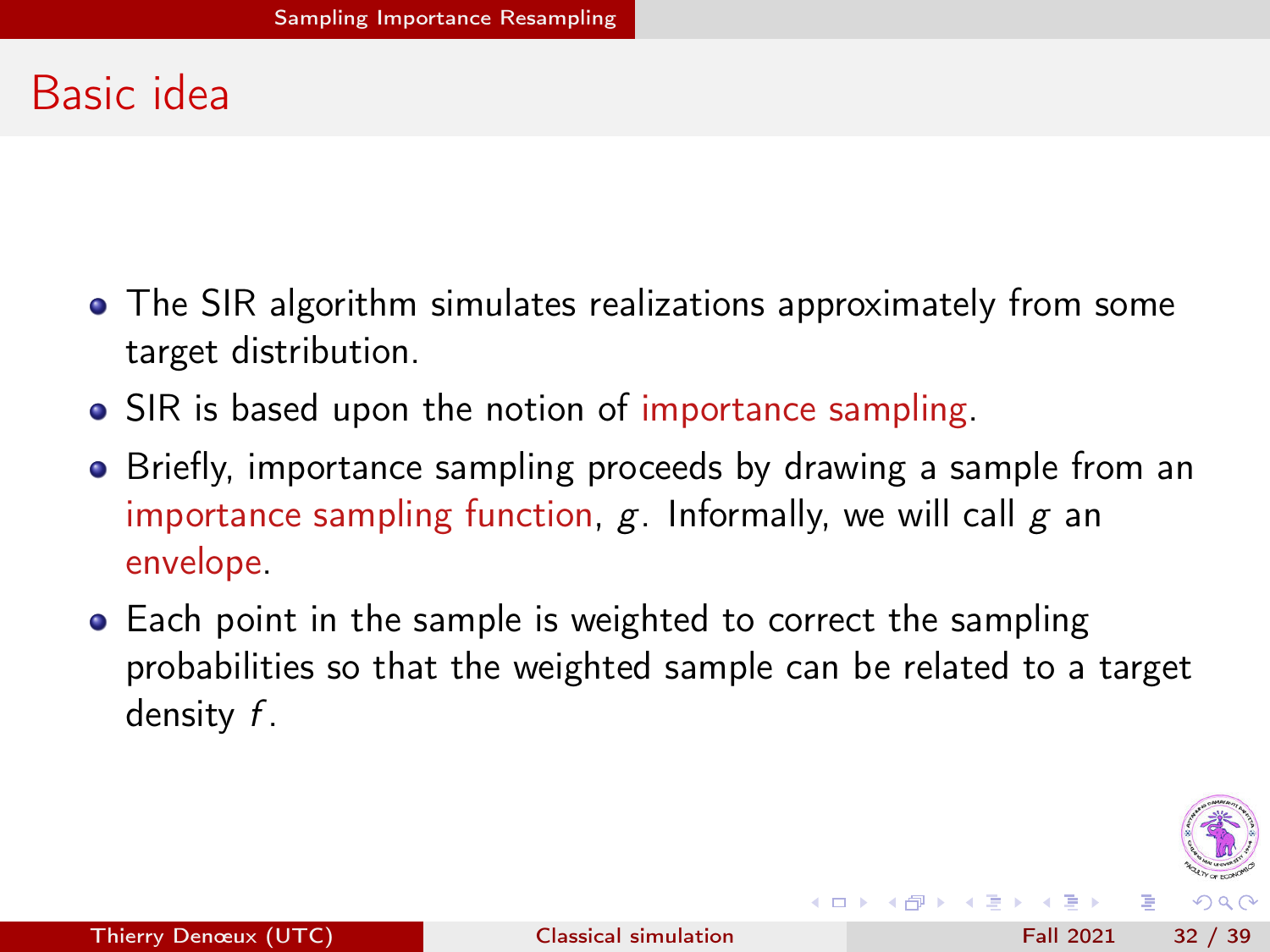## <span id="page-32-0"></span>SIR algorithm

- Let X denotes a random variable or vector with density  $f(x)$ , and let  $g$  denote the density corresponding to an envelope for the target density  $f$ , such that the support of  $g$  includes the entire support of  $f$  $(\forall x, g(x) = 0 \Rightarrow f(x) = 0).$
- SIR algorithm:
	- **1** Sample candidates  $Y_1, \ldots, Y_m$  i.i.d. from g.
	- 2 Calculate the standardized importance weights,  $w(Y_1), \ldots, w(Y_m)$ , with

<span id="page-32-1"></span>
$$
w(Y_i) = \frac{f(Y_i)/g(Y_i)}{\sum_{j=1}^{m} f(Y_j)/g(Y_j)}
$$
(3)

 $($  ロ )  $($   $($  $)$   $)$   $($   $)$   $($   $)$   $($   $)$   $($   $)$   $($   $)$   $($   $)$   $($   $)$   $($   $)$   $($   $)$   $($   $)$   $($   $)$   $($   $)$   $($   $)$   $($   $)$   $($   $)$   $($   $)$   $($   $)$   $($   $)$   $($   $)$   $($   $)$   $($   $)$   $($   $)$   $($   $)$   $($   $)$   $($   $)$ 

- **3** Resample  $X_1, \ldots, X_n$  from  $Y_1, \ldots, Y_m$  with replacement with probabilities  $w(Y_1), \ldots, w(Y_m)$ .
- Remark: when  $f = cq$  for some unknown proportionality constant  $c<sub>s</sub>$ the unknown  $c$  cancels in the numerator and denominator of  $(3)$ .



э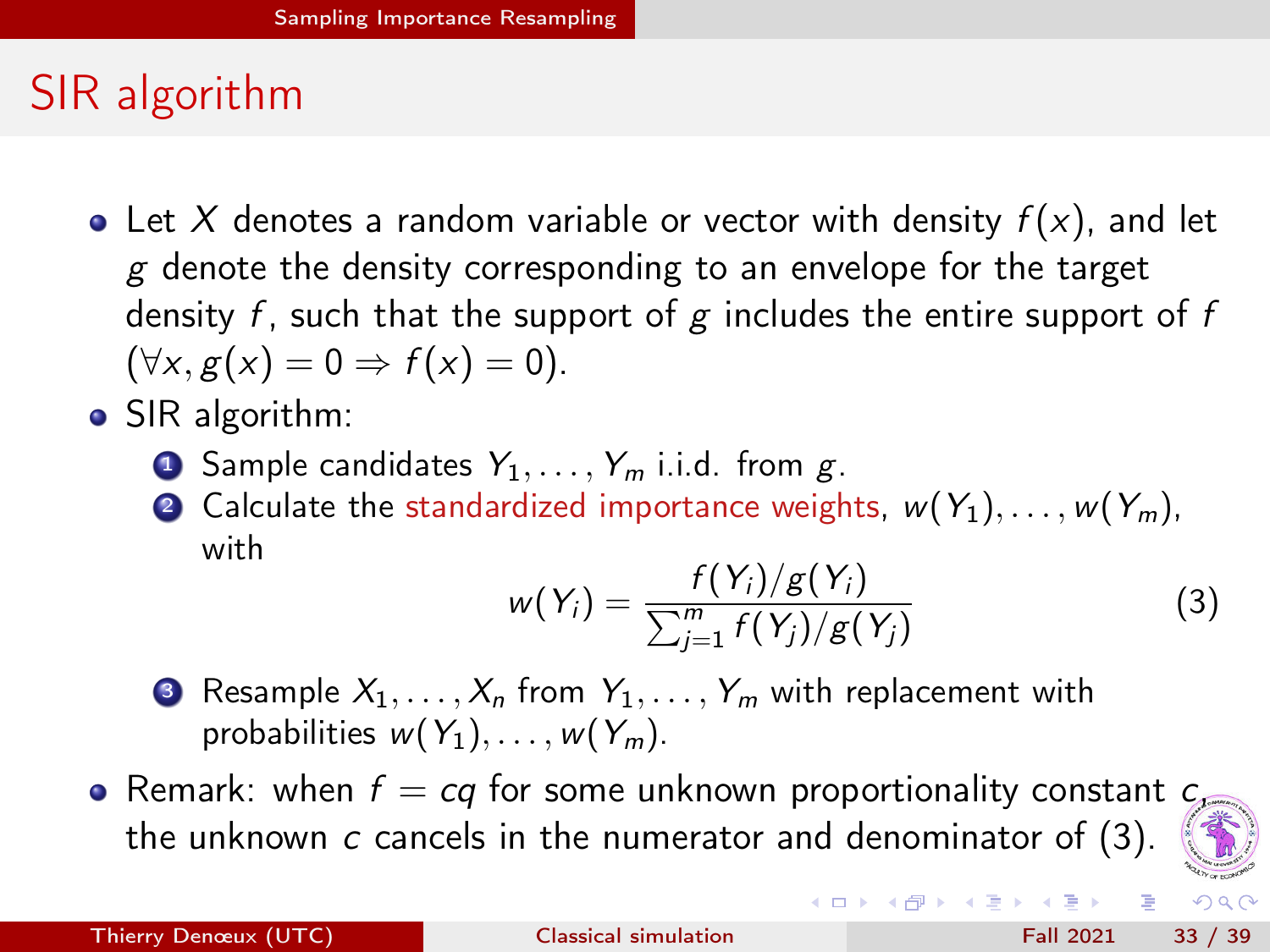### <span id="page-33-0"></span>Property

### Proposition

A random variable X drawn with the SIR algorithm has distribution that converges to f as  $m \to \infty$ .



э

Thierry Denœux (UTC) [Classical simulation](#page-0-0) Fall 2021 34 / 39

4 0 8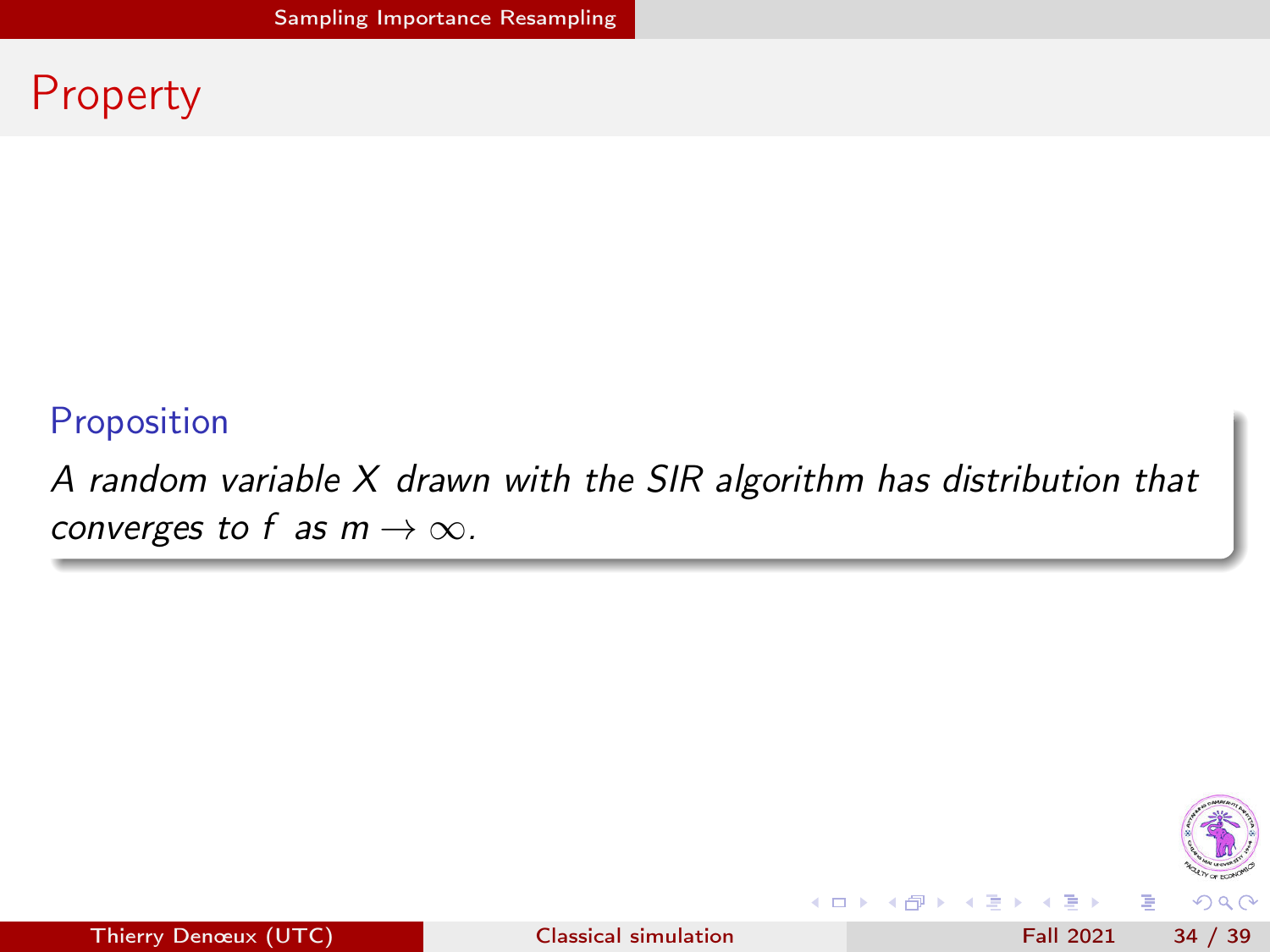### <span id="page-34-0"></span>Sketch of proof

• Let X be a r.v. drawn with the SIR algorithm. Define  $w^*(y) = f(y)/g(y)$ , let  $Y_1, \ldots, Y_m$  i.i.d. from g and consider an event A.

$$
\mathbb{P}(X \in A \mid Y_1, \ldots, Y_m) = \sum_{\{i \mid Y_i \in A\}} w(Y_i)
$$
  
= 
$$
\sum_{i=1}^m I(Y_i \in A)w^*(Y_i) / \sum_{i=1}^m w^*(Y_i)
$$

• From the strong law of large numbers,

$$
\frac{1}{m}\sum_{i=1}^m I(Y_i \in A)w^*(Y_i) \to \mathbb{E}\left\{I(Y \in A)w^*(Y)\right\} = \int_A w^*(y)g(y)dy
$$

and

$$
\frac{1}{m}\sum_{i=1}^m w^*(Y_i) \to \mathbb{E}\left\{w^*(Y)\right\} = \int w^*(y)g(y)dy = 1
$$

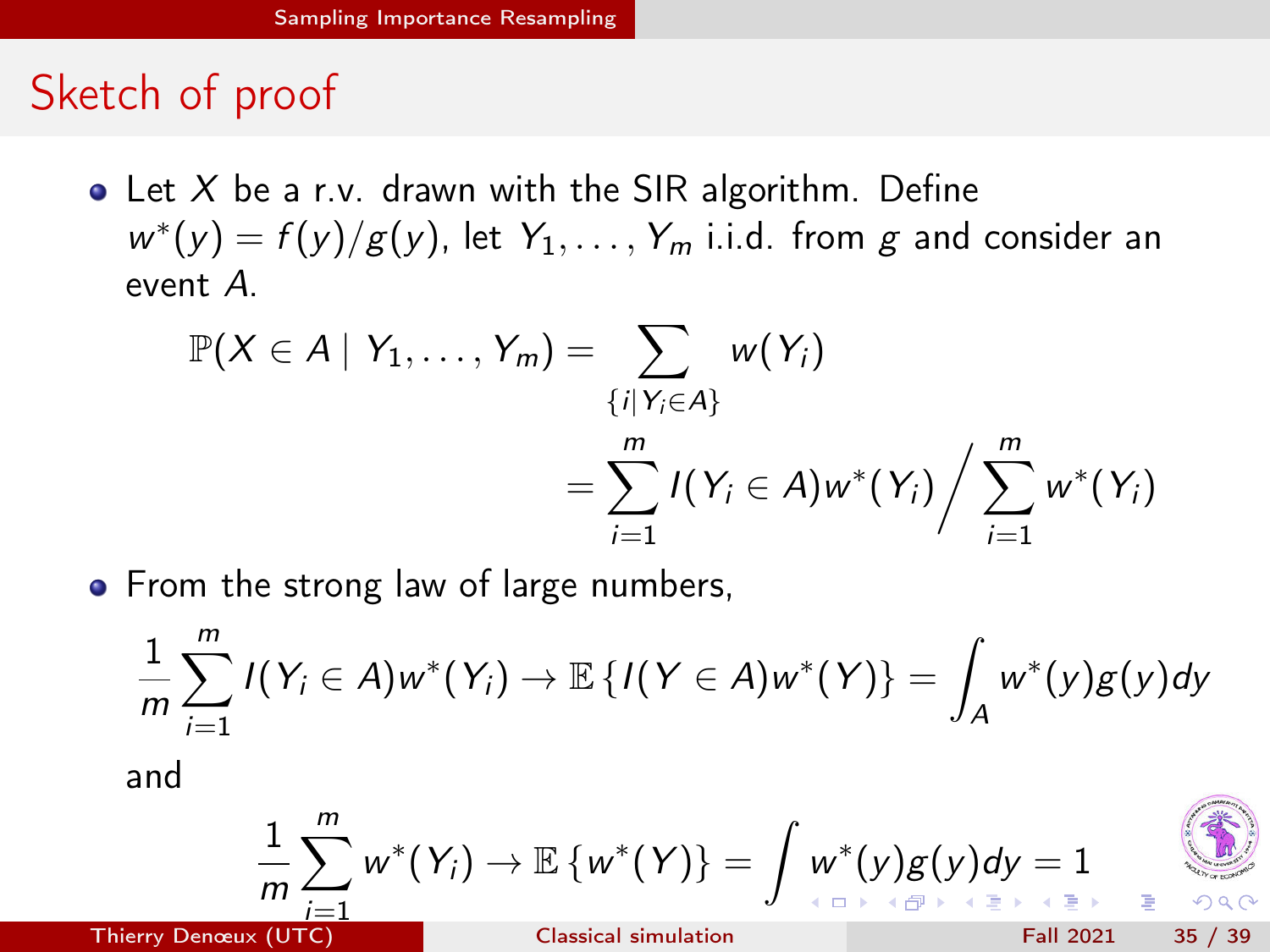# <span id="page-35-0"></span>Sketch of proof (continued)

• Consequently,

$$
\mathbb{P}(X \in A \mid Y_1, \ldots, Y_m) \to \int_A w^*(y)g(y)dy = \int_A f(y)dy
$$

**•** Finally, we have

$$
\mathbb{P}(X \in A) = \mathbb{E} \left\{ \mathbb{P}(X \in A \mid Y_1, \ldots, Y_m) \right\} \rightarrow \int_A f(y) dy
$$

(by Lebesgue's dominated convergence theorem)



э

 $\lambda$ 

不自下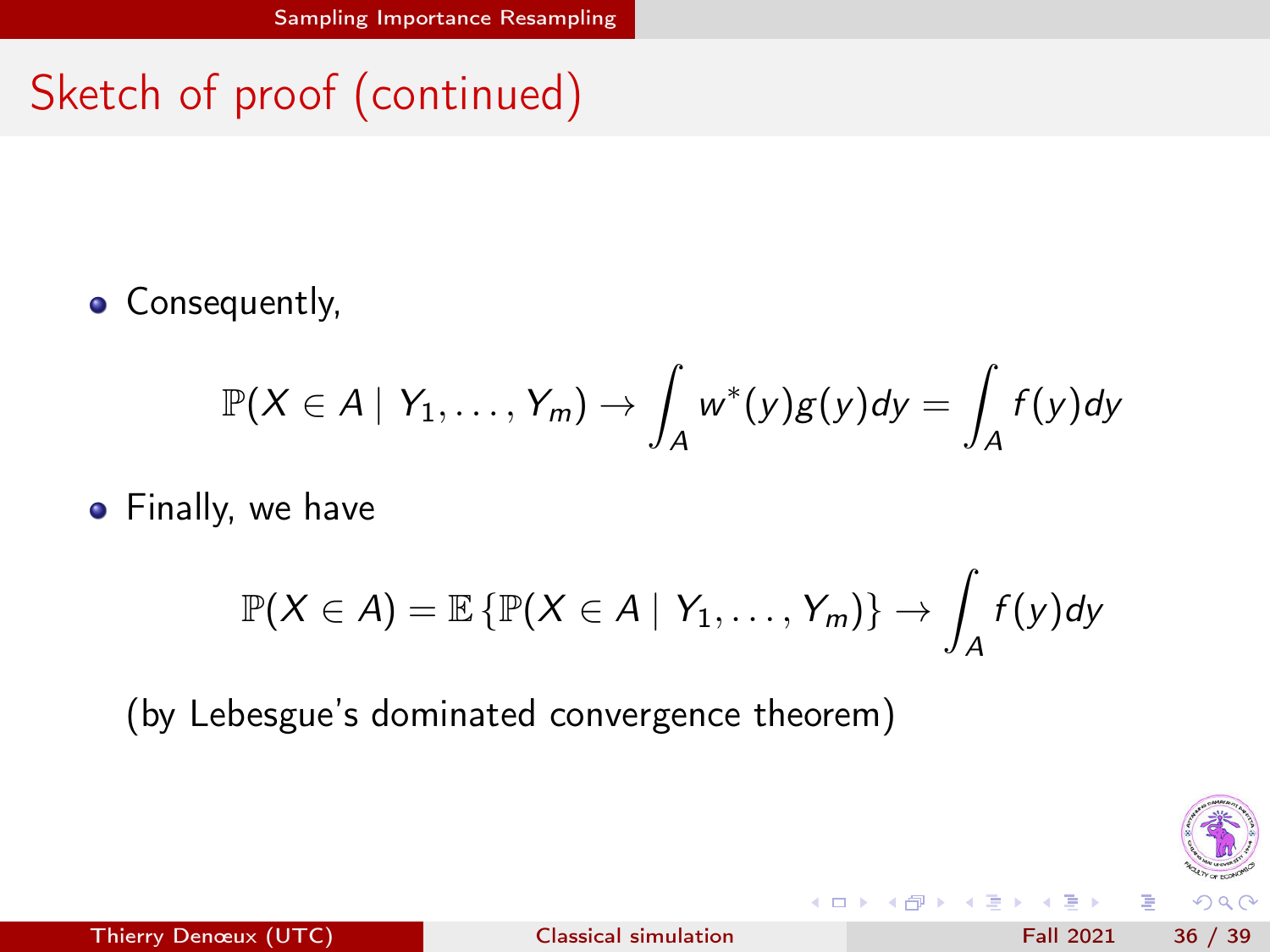### <span id="page-36-0"></span>Sample sizes

- When conducting SIR, it is important to consider the relative sizes of the initial sample and the resample. These sample sizes are  $m$  and  $n$ , respectively.
- In principle, we require  $n/m \rightarrow 0$  for distributional convergence of the sample. In the context of asymptotic analysis of Monte Carlo estimates based on SIR, where  $n \to \infty$ , this condition means that  $m \to \infty$  even faster than  $n \to \infty$ .
- $\bullet$  For fixed *n*, distributional convergence of the sample occurs as  $m \to \infty$ , therefore in practice one wants to initiate SIR with the largest possible m. However, one faces the competing desire to choose  $n$  as large as possible to increase the inferential precision.
- Rule of thumb: ensure  $n/m \leq 1/10$  so long as the resulting resample does not contain too many replicates of any initial draw.



(□ ) (母 )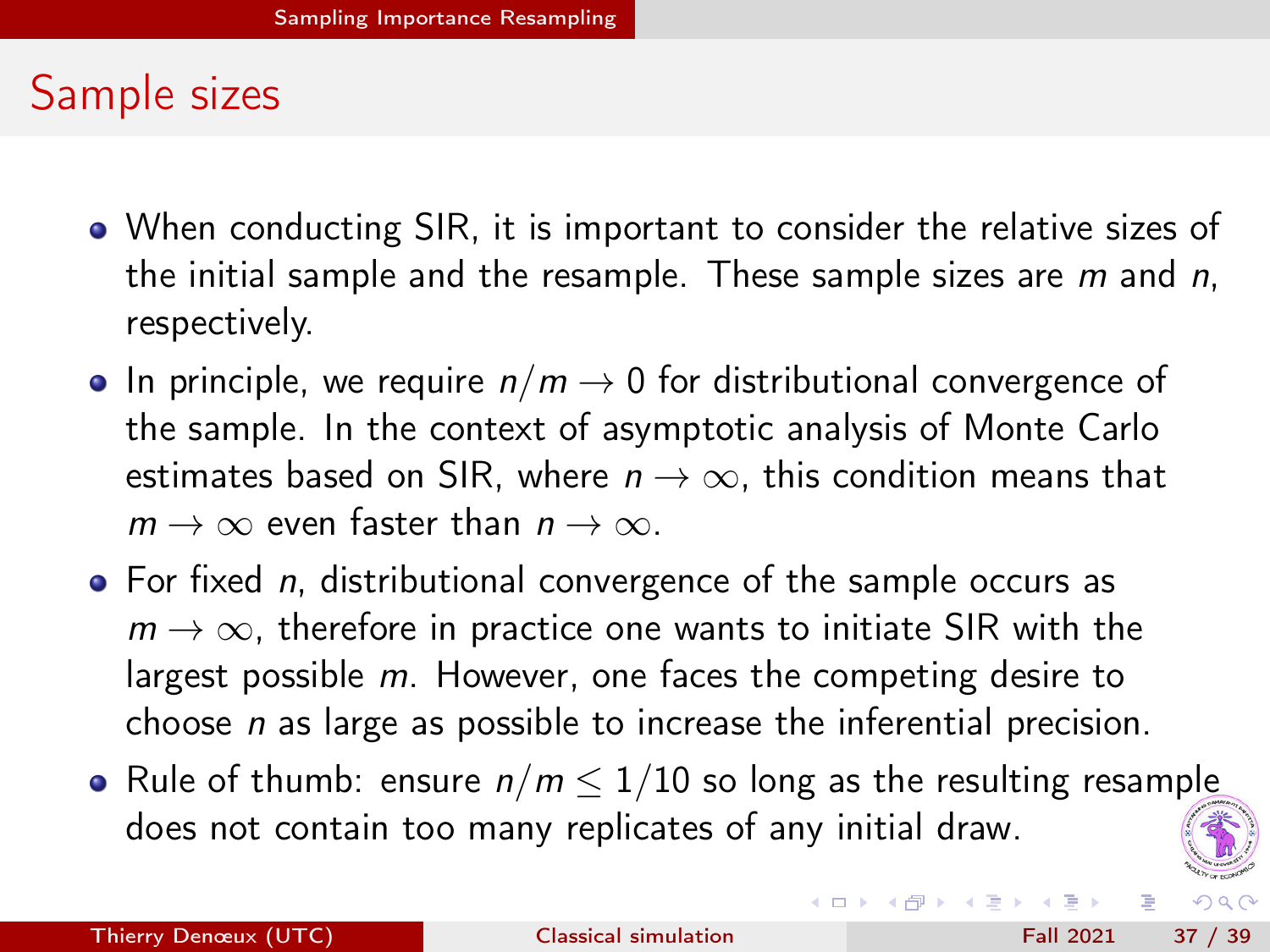### <span id="page-37-0"></span>Envelope

- The SIR algorithm can be sensitive to the choice of  $g$ .
- $\bullet$  First, the support of g must include the entire support.
- Further, g should have heavier tails than f, or more generally g should be chosen to ensure that  $f(x)/g(x)$  never grows too large.
- If  $g(x)$  is nearly zero anywhere where  $f(x)$  is positive, then a draw from this region will happen only extremely rarely, but when it does it will receive a huge weight. When this problem arises, one or a few standardized importance weights are enormous compared to the other weights, and the secondary sample consists nearly entirely of replicated values of one or a few initial draws.
- When the distribution of weights is found to be highly skewed, it is probably wiser to switch to a different envelope or a different sampling strategy altogether.



**K ロ ▶ | K 伺 ▶ | K ヨ ▶**